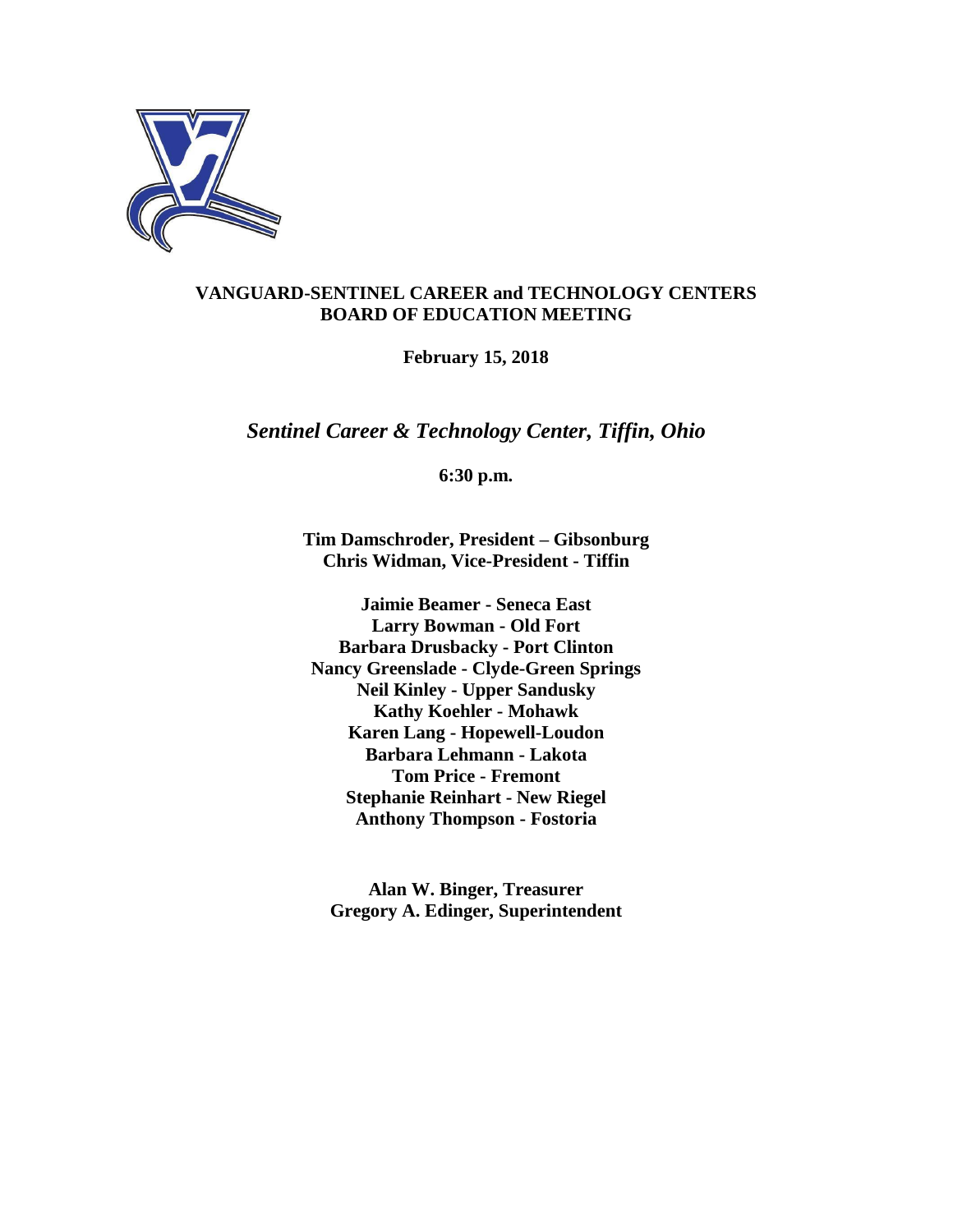# **VANGUARD-SENTINEL CAREER and TECHNOLOGY CENTERS BOARD OF EDUCATION**

### **CONTENTS**

# **February 15, 2018**

- **Agenda - Summary**
- **Minutes of the Organizational Meeting**
- **Minutes of the Regular Meeting**
- **Fiscal Year Analysis**
- **Cash Reconciliation Report**
- **Financial Summary Report**
- **Investments Report**
- **Check Payment Register**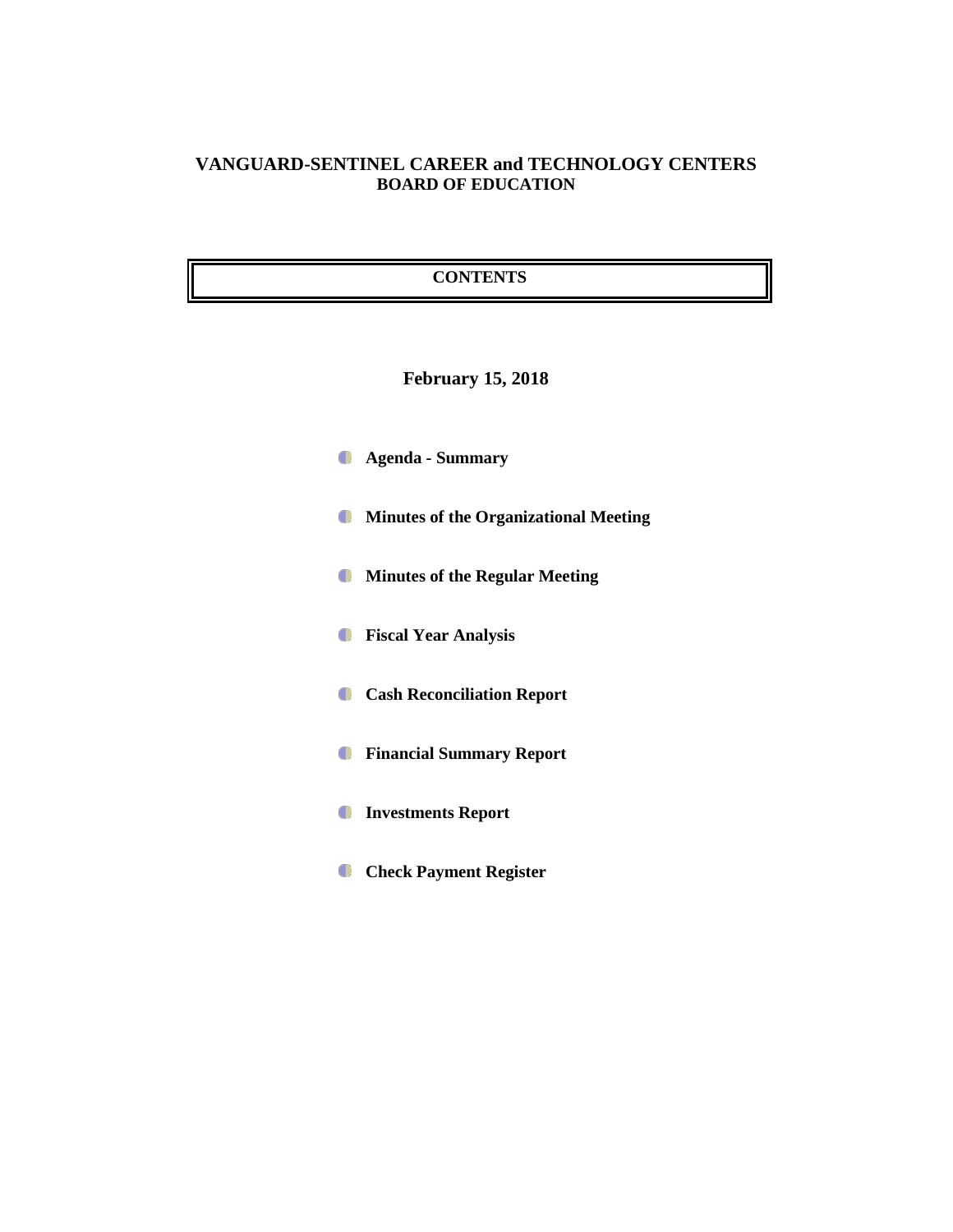# **VANGUARD-SENTINEL CAREER & TECHNOLOGY CENTERS BOARD OF EDUCATION MEETING**

# *Sentinel Career & Technology Center, Tiffin, OH* **February 15, 2018**

## **Regular Meeting Agenda**

- **A.** Call meeting to order Tim Damschroder, President
- **B.** Pledge of Allegiance to the Flag
- **C.** Roll Call
- **D.** Approve the minutes of the January 18, 2018 organizational and regular meetings.
- **E.** Administrative reports and discussion
- **F.** Approval of Agenda (Additions, deletions, movement of consent agenda items)

#### **G. Consent Agenda**

Superintendent's reports and recommendations.

The Superintendent recommends that the Board of Education approve the Consent Agenda Items **G.1.** through **G.4.** Action by the Board of Education in "Adoption of the Consent Agenda" means that these items are adopted by one single motion unless a member of the Board or the Superintendent requests that any such item be removed from the consent agenda and voted upon separately.

#### **G.1. Personnel**

- a) Approve the leave without pay for Linda Krizan, VTC Custodian, for the 2017-18 school year, January 30 & 31 and February 1 & 2,  $2018 - 4$  days total.
- b) Approve the following 2017-2018 school year Youth Club Advisor stipends donated back to the club/program as listed:

| James Baker             | <b>SkillsUSA</b> | Michael Batdorf      | SkillsUSA        |
|-------------------------|------------------|----------------------|------------------|
| \$354.16                |                  | \$354.16             |                  |
| George Byington         | <b>SkillsUSA</b> | <b>Floyd Collins</b> | SkillsUSA        |
| \$88.54                 |                  | \$354.16             |                  |
| Tony Darr               | <b>SkillsUSA</b> | <b>Thomas Fought</b> | SkillsUSA        |
| \$106.25                |                  | \$354.16             |                  |
| <b>Brian Sneider</b>    | <b>SkillsUSA</b> | Crystal Webel        | <b>SkillsUSA</b> |
| \$354.16                |                  | \$354.16             |                  |
| Mary Green              | <b>SkillsUSA</b> | Jennifer McCoy       | SkillsUSA        |
| \$177.09                |                  | \$35.41              |                  |
| <b>Bryan Moreland</b>   | <b>SkillsUSA</b> | Melissa Puente       | SkillsUSA        |
| \$354.16                |                  | \$354.16             |                  |
| <b>Russell Markwith</b> | <b>SkillsUSA</b> | Sarrah Ottney        | SkillsUSA        |
| \$354.16                |                  | \$177.09             |                  |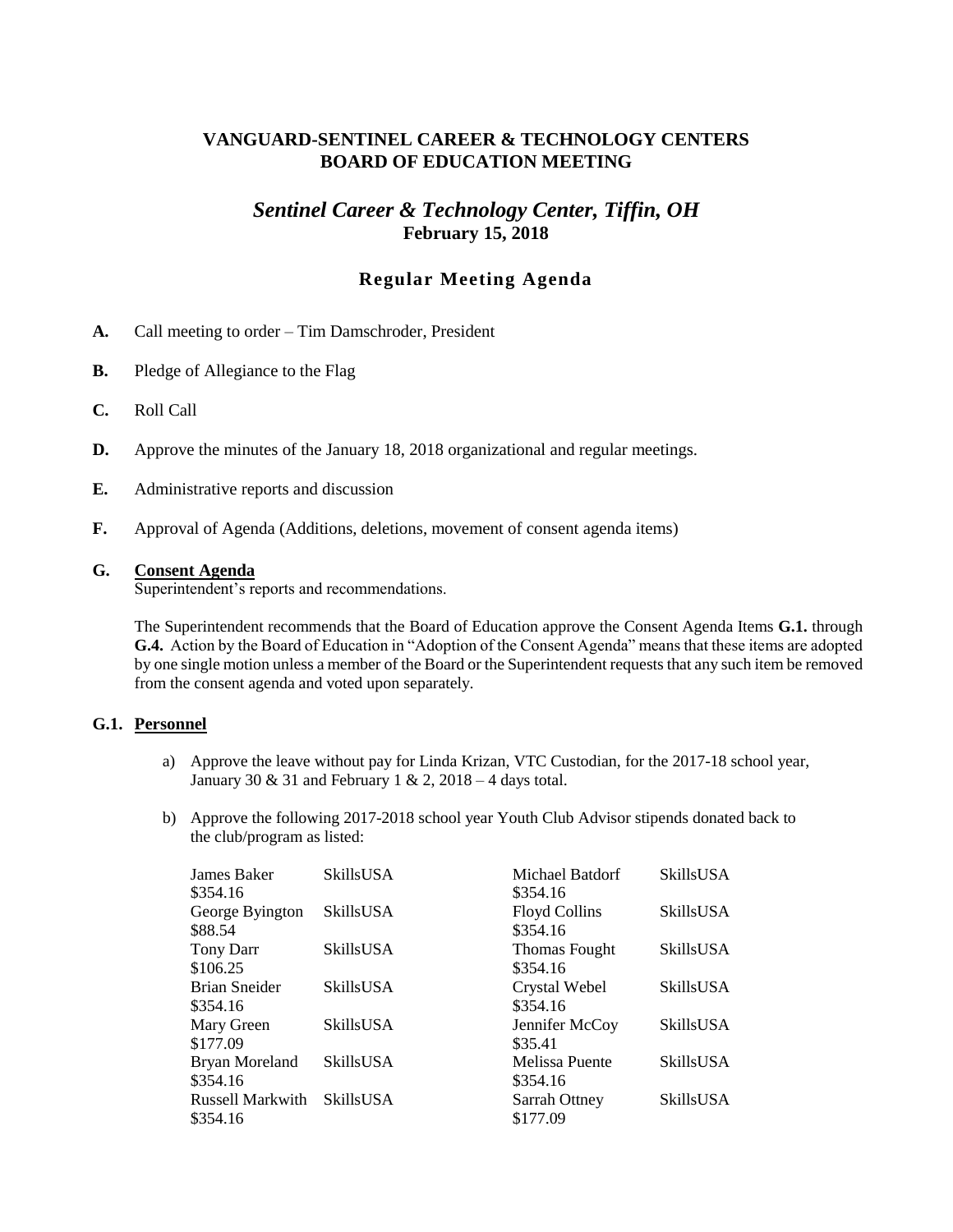| Melissa Null<br>\$177.09        | SkillsUSA               | Nichole England<br>\$354.16 | SkillsUSA               |
|---------------------------------|-------------------------|-----------------------------|-------------------------|
| <b>Curt Mellott</b><br>\$354.16 | SkillsUSA               | Ron Huffman<br>\$354.16     | SkillsUSA               |
| Kristie Theis<br>\$177.09       | <b>SCTC BPA</b>         | Cathy Thomas<br>\$177.09    | <b>Educators Rising</b> |
| Dave Rapp<br>\$354.16           | <b>Fremont Ross FFA</b> | Valerie Karhoff<br>\$88.54  | Lakota FFA              |

c) Issue the following certified supplemental teaching contracts for the 2017-2018 school year to teach, as assigned:

Youth Club Advisor - stipend paid as listed:

| David Borer<br>\$354.16           | <b>SkillsUSA</b>          | George Byington<br>\$265.62          | <b>SkillsUSA</b>       |
|-----------------------------------|---------------------------|--------------------------------------|------------------------|
| Andy Brickner<br>\$354.16         | SkillsUSA                 | <b>Elliott Coble</b><br>\$354.16     | <b>SkillsUSA</b>       |
| Anna Creswell<br>\$354.16         | <b>Upper Sandusky FFA</b> | <b>Tony Darr</b><br>\$247.92         | SkillsUSA              |
| Mindy Fick<br>\$354.16            | <b>DECA</b>               | Dan Moscioni<br>\$354.16             | SkillsUSA              |
| Tina Gibson<br>\$354.16           | <b>BPA</b>                | <b>Scott Gilbert</b><br>\$354.16     | <b>SkillsUSA</b>       |
| Mary Green<br>\$177.09            | <b>SkillsUSA</b>          | Michele Hollister<br>\$354.16        | Fostoria DECA          |
| <b>Adam Horner</b><br>\$354.16    | New Riegel/Mohawk FFA     | Linda Daniel<br>\$354.16             | <b>SkillsUSA</b>       |
| Anna Horner<br>\$354.16           | <b>FFA</b>                | Valerie Karhoff<br>\$271.27          | Lakota FFA             |
| Rhonda Shaver<br>\$354.16         | <b>SkillsUSA</b>          | Mark Long<br>\$354.16                | SkillsUSA              |
| <b>Terry Ritchie</b><br>\$354.16  | <b>SkillsUSA</b>          | Sarrah Ottney<br>\$177.09            | <b>SkillsUSA</b>       |
| Melissa Null<br>\$177.09          | <b>SkillsUSA</b>          | Elizabeth Slattman<br>\$354.16       | VTC CBI                |
| <b>Sandy Reinhart</b><br>\$354.16 | <b>SkillsUSA</b>          | <b>Steve Newland</b><br>\$354.16     | <b>SkillsUSA</b>       |
| Jennifer McCoy<br>\$318.75        | SkillsUSA                 | Rebecca House<br>\$354.16            | Lakota FCS             |
| Carl Rusch<br>\$354.16            | <b>SkillsUSA</b>          | <b>Aaron Thompson</b><br>\$354.16    | <b>SkillsUSA</b>       |
| <b>Cathy Thomas</b><br>\$177.09   | <b>Educators Rising</b>   | Kristie Theis<br>\$177.09            | <b>SCTC BPA</b>        |
| Lecia Wadsworth<br>\$354.16       | <b>SkillsUSA</b>          | Wayne Thomas<br>\$354.16             | <b>Upper Sdky DECA</b> |
| <b>Brian Zender</b><br>\$354.16   | <b>FFA</b>                | <b>Barrett Zimmerman</b><br>\$354.16 | Clyde FFA              |
| Valerie Zeno<br>\$354.16          | SkillsUSA                 |                                      |                        |

d) Approve the following certified contracts to work as assigned for the remainder of the 2017-2018 school year:

| Part-time Adult Education instructor - \$18.50 per hour: | <b>Shawn Brickner</b> | Ciera Long |
|----------------------------------------------------------|-----------------------|------------|
| Certified Substitute instructor - \$18.50 per hour:      | Rachel Marinis        |            |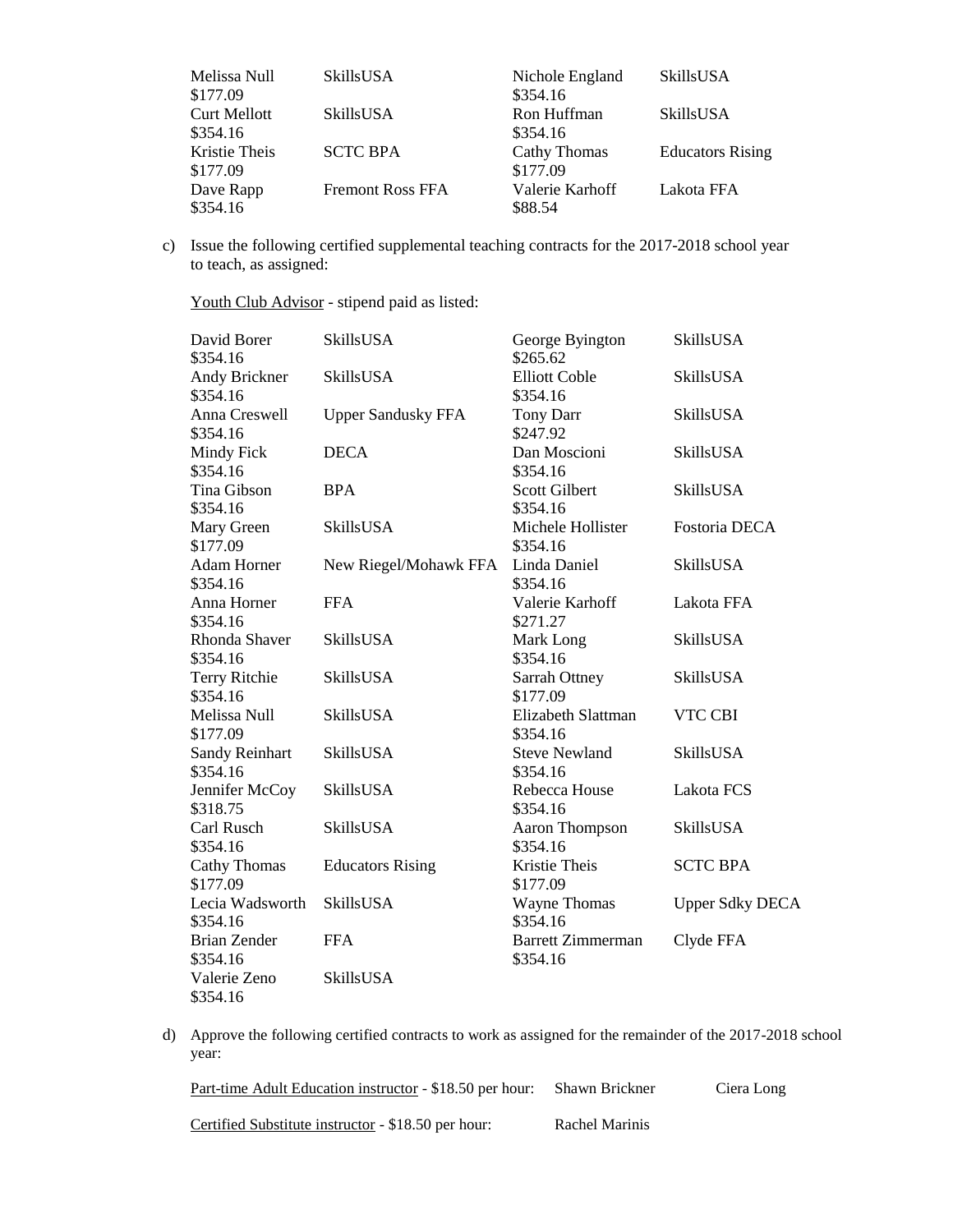#### **G.2. BOE Policies**

Approve revised Board Policies as presented effective February 15, 2018:

| ACA-R/ACAA-R | Nondiscrimination on the Basis of Sex/Sexual Harassment Grievance Procedures |
|--------------|------------------------------------------------------------------------------|
| EF/EFB       | Food Services Management/Free and Reduced-Priced Food Services               |
| EFG.         | <b>Student Wellness Program</b>                                              |
| <b>IGBI</b>  | <b>English Learners</b>                                                      |
| <b>JEDA</b>  | Truancy                                                                      |

#### **G.3. Donations**

- a) \$50.00 cash donation from Seneca East Local School District Board of Education (SCTC Public Safety Services program)
- b) One plotter (computer printer) from Warner Mechanical, Fremont (VTC Design, Engineering & Architecture program)
- c) One Fadal CNC milling machine from Century Die, Fremont (educational purposes)
- d) 5,000 feet of ¾" EMT conduit from Clouse Electric, Tiffin (SCTC Electrical Trades program)

#### **G.4. Cooperative Agreements for the 2017-2018 school year**

- a) State Support Team Region 1 (special education resources) no cost
- b) North Central Ohio ESC cooperative services (staff background checks) no cost

#### **H**. **Financial Consent Agenda**

The Treasurer recommends that the Board of Education approve the Financial Consent Agenda Item **H.1.** Action by the Board of Education in "Adoption of the Consent Agenda" means that this item is adopted by a single motion unless a member of the Board or the Treasurer requests that any such item be removed from the consent agenda and voted upon separately.

#### **H.1. [Monthly Financial Reports](http://boe.vscc.k12.oh.us/Board%20of%20Education/Treasurer/February%202018/Treasurers%20Report%20February%202018.pdf)**

- a) Fiscal Year Analysis
- b) Fiscal Data Graphs
- c) Cash Reconciliation Report
- d) Financial Summary Report
- e) Investment Report
- f) Check Payment Register
- **I.** Non-Consent Action Item
- **J.** Legislative Liaison Report
- **K.** Board Initiated Business
- **L.** Executive Session
- **M.** Adjournment

Opportunities shall be given to the public to address regular or special meetings of the Board; however, the Board shall not be obligated to consider the problem or request of a petitioner unless the matter has been sent to each individual member of the Board of Education and the Superintendent of Schools in writing at least 48 hours in advance of the meeting, excluding Sundays and legal holidays.

**Next meeting: March 15, 2018 at the Administration Center**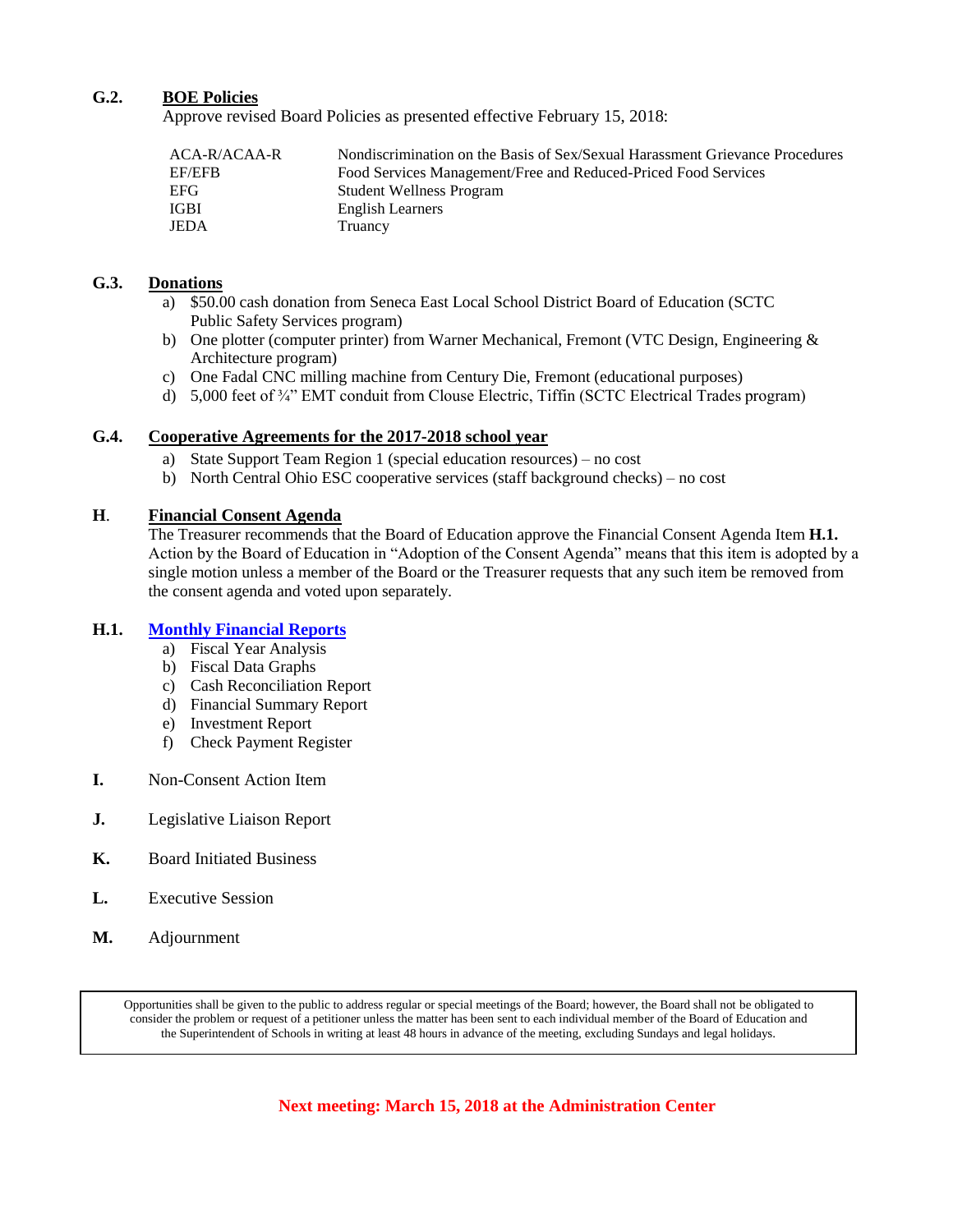#### **VANGUARD-SENTINEL CAREER and TECHNOLOGY CENTERS**

#### **BOARD OF EDUCATION**

#### **ORGANIZATIONAL MINUTES SUMMARY**

#### **January 18, 2018**

- **7833 Nominations for Board President closed and unanimous ballot cast.**
- **7834. Nominations for Board Vice-President closed and unanimous ballot cast.**
- **7835. 2018 meeting schedule established.**
- **7836. 2018 OSBA Legislative Liaison.**
- **7837. Treasurer authorized to request advances on tax collections and investment of interim funds.**
- **7838. Superintendent of Schools authorized to serve as purchasing agent.**
- **7839. Approval of blanket purchase order limitations.**
- **7840. Adjournment.**

#### **REGULAR MINUTES SUMMARY**

#### **January 18, 2018**

- **7841 Minutes of the December 21, 2017 regular meeting approved.**
- **7842. Agenda approved as presented.**
- **7843. Consent Agenda approved as presented: Personnel Calendar Online Makeup Days Annual Membership Investments College Credit Plus Partnership Agreements 7844. Financial Consent Agenda approved as presented:**
	- **Monthly Financial Reports Report of Estimated Tax Revenue**
	-
- **7845. Adjournment.**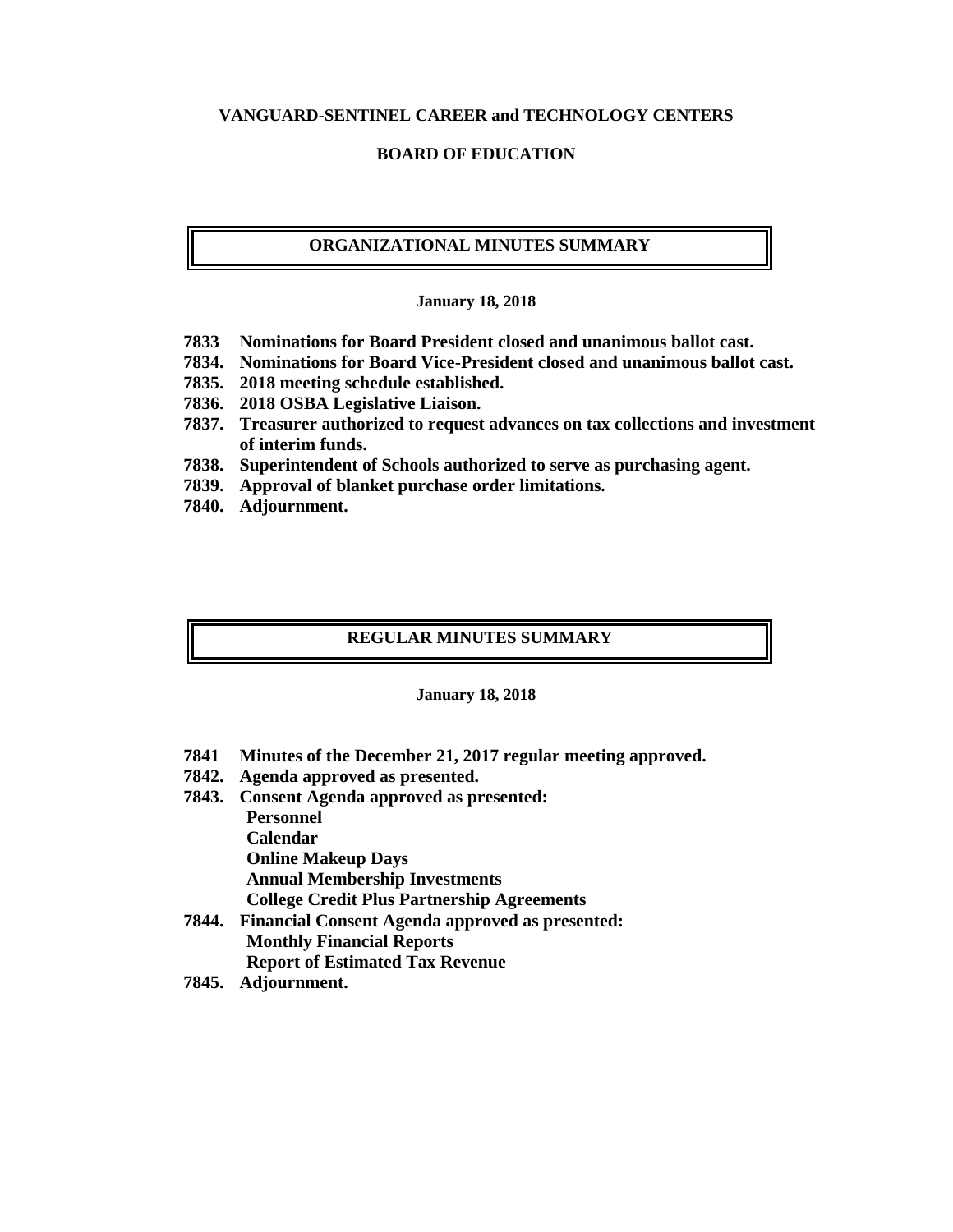#### **MINUTES OF THE VANGUARD-SENTINEL CAREER AND TECHNOLOGY CENTERS BOARD OF EDUCATION ORGANIZATIONAL and REGULAR MEETINGS ADMINISTRATION CENTER, FREMONT, OHIO, JANUARY 18, 2018**

**\_\_\_\_\_\_\_\_\_\_\_\_\_\_\_\_\_\_\_\_\_\_\_\_\_\_\_\_\_\_\_\_\_\_\_\_\_\_\_\_\_\_\_\_\_\_\_\_\_\_\_\_\_\_\_\_\_\_\_\_\_\_\_\_\_\_\_\_\_\_\_\_\_\_\_\_\_\_\_\_\_\_\_\_\_\_\_\_\_**

The Vanguard-Sentinel Career and Technology Centers Board of Education met for its organizational and regular meetings on Thursday, January 18, 2018 at 6:30 p.m. in the Administration Center, Fremont, Ohio.

The Organizational meeting was called to order by Mr. Tim Damschroder, President Pro-Tem, at 6:30 p.m.

The Board recited the Pledge of Allegiance

The Oath of Office was administered by Treasurer Alan Binger to the following member school representatives for new terms ending December 31, 2020:

| Jaimie Beamer      | Seneca East Schools        |
|--------------------|----------------------------|
| Larry Bowman       | <b>Old Fort Schools</b>    |
| Barbara Drusbacky  | Port Clinton City Schools  |
| Kathy Koehler      | <b>Mohawk Schools</b>      |
| Christopher Widman | <b>Tiffin City Schools</b> |

The following members responded to roll call: Beamer, Bowman, Drusbacky, Greenslade, Kinley, Koehler, Lehmann, Price, Reinhart, Thompson, Widman, and Damschroder. Mrs. Lang was absent.

Mr. Damschroder called for nominations for Board President.

Mrs. Drusbacky nominated Mr. Damschroder as President and Mrs. Beamer seconded the nomination.

#### MOTION #7833

Widman moved and Beamer seconded the motion to close nominations and cast a unanimous ballot for Mr. Damschroder as Board President. The vote on this motion was all "Yes" by Widman, Beamer, Bowman, Drusbacky, Greenslade, Kinley, Koehler, Lehmann, Price, Reinhart, Thompson, and Damschroder. A "No" vote was not heard. Motion carried.

Mr. Damschroder called for nominations for Board Vice-President

Mr. Bowman nominated Mr. Widman as Vice-President and Mrs. Beamer seconded the nomination.

#### MOTION #7834

Beamer moved and Koehler seconded the motion to close nominations and cast a unanimous ballot for Mr. Widman as Board Vice-President. The vote on this motion was all "Yes" by Beamer, Koehler Bowman, Drusbacky, Greenslade, Kinley, Lehmann, Price, Reinhart, Thompson, Widman, and Damschroder. A "No" vote was not heard. Motion carried.

#### MOTION #7835

Beamer moved and Koehler seconded the motion to establish the 2018 regular meeting schedule for the period February 1, 2018 through December 31, 2018 as follows: the third Thursday of each month, starting at 6:30 p.m., alternating between the VSCTC Administration Center and the Sentinel CTC campus. The vote on this motion was all "Yes" by Beamer, Koehler, Bowman, Drusbacky, Greenslade, Kinley, Lehmann, Price, Reinhart, Thompson, Widman, and Damschroder. A "No" vote was not heard. Motion carried.

#### MOTION #7836

Widman moved and Thompson seconded the appointment of Mrs. Beamer as legislative liaison member to Ohio School Boards Association (OSBA). The vote on this motion was all "Yes" by Widman, Thompson, Beamer, Bowman, Drusbacky, Greenslade, Kinley, Koehler, Lehmann, Price, Reinhart, and Damschroder. A "No" vote was not heard. Motion carried.

#### MOTION #7837

Beamer moved and Koehler seconded the motion to authorize the Treasurer to request advances on tax collections and investment of interim funds that become available in excess of regular operating costs. The vote on this motion was all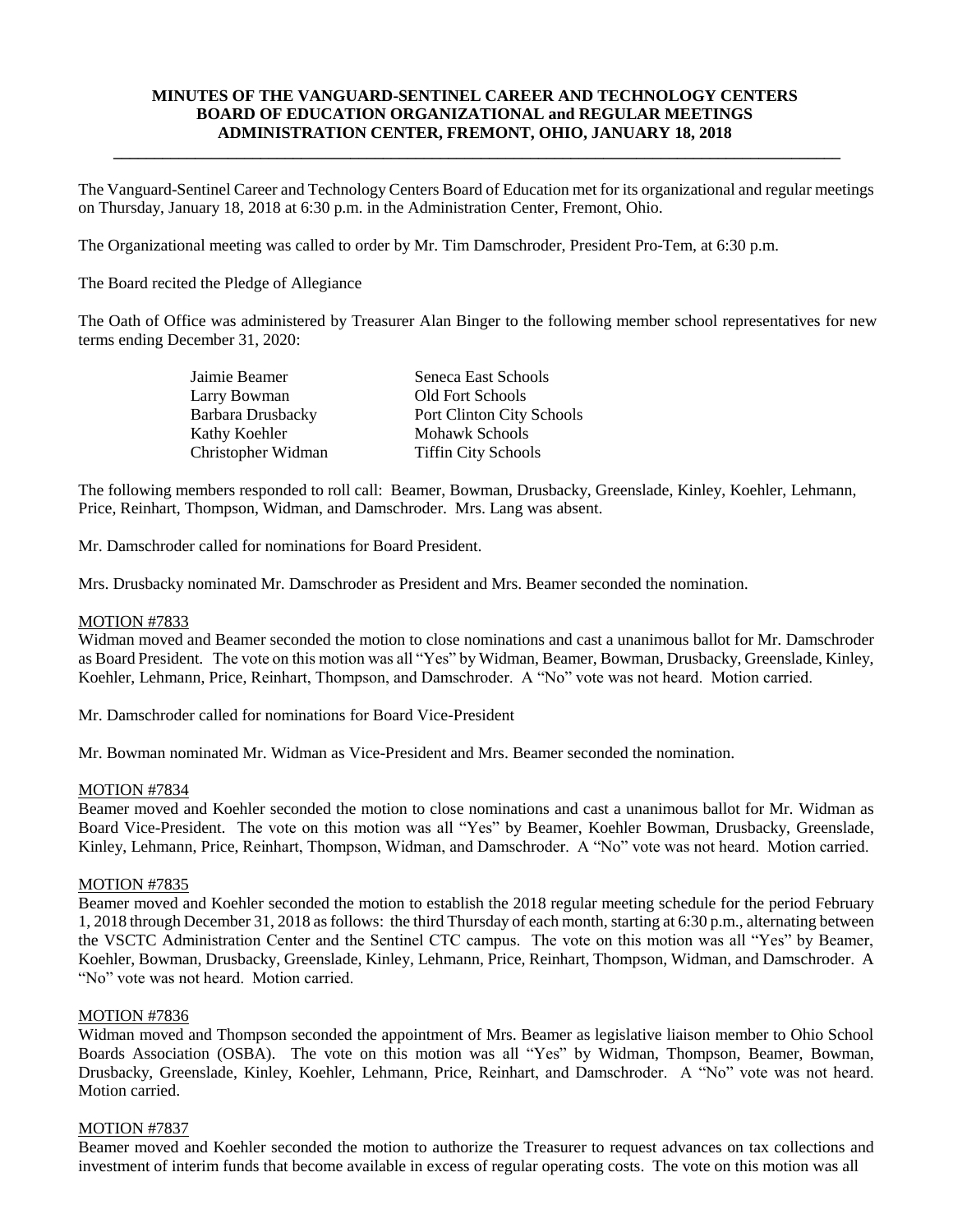"Yes" by Beamer, Koehler, Bowman, Drusbacky, Greenslade, Kinley, Lehmann, Price, Reinhart, Widman, Thompson, and Damschroder. A "No" vote was not heard. Motion carried.

Mrs. Lang entered the meeting at 6:37 p.m.

#### MOTION #7838

Widman moved and Beamer seconded the motion to authorize the Superintendent of Schools to serve as purchasing agent for the school district. The vote on this motion was all "Yes" by Widman, Beamer, Bowman, Drusbacky, Greenslade, Kinley, Koehler, Lang, Lehmann, Price, Reinhart, Thompson, and Damschroder. A "No" vote was not heard. Motion carried.

#### MOTION #7839

Beamer moved and Koehler seconded the motion to authorize the use of blanket purchase orders not to exceed either \$300,000 or the amount of the account appropriation, per order, whichever is lower. No such blanket purchase order will extend beyond the end of the fiscal year. The vote on this motion was all "Yes" by Beamer, Koehler, Bowman, Drusbacky, Greenslade, Kinley, Lang, Lehmann, Price, Reinhart, Widman, Thompson, and Damschroder. A "No" vote was not heard. Motion carried.

#### MOTION #7840

Beamer moved and Koehler seconded the motion to adjourn the meeting. The vote on this motion was all "Yes" by Beamer, Koehler, Bowman, Drusbacky, Greenslade, Kinley, Lang, Lehmann, Price, Reinhart, Widman, Thompson, and Damschroder. A "No" vote was not heard. Motion carried.

Meeting adjourned at 6:39 p.m.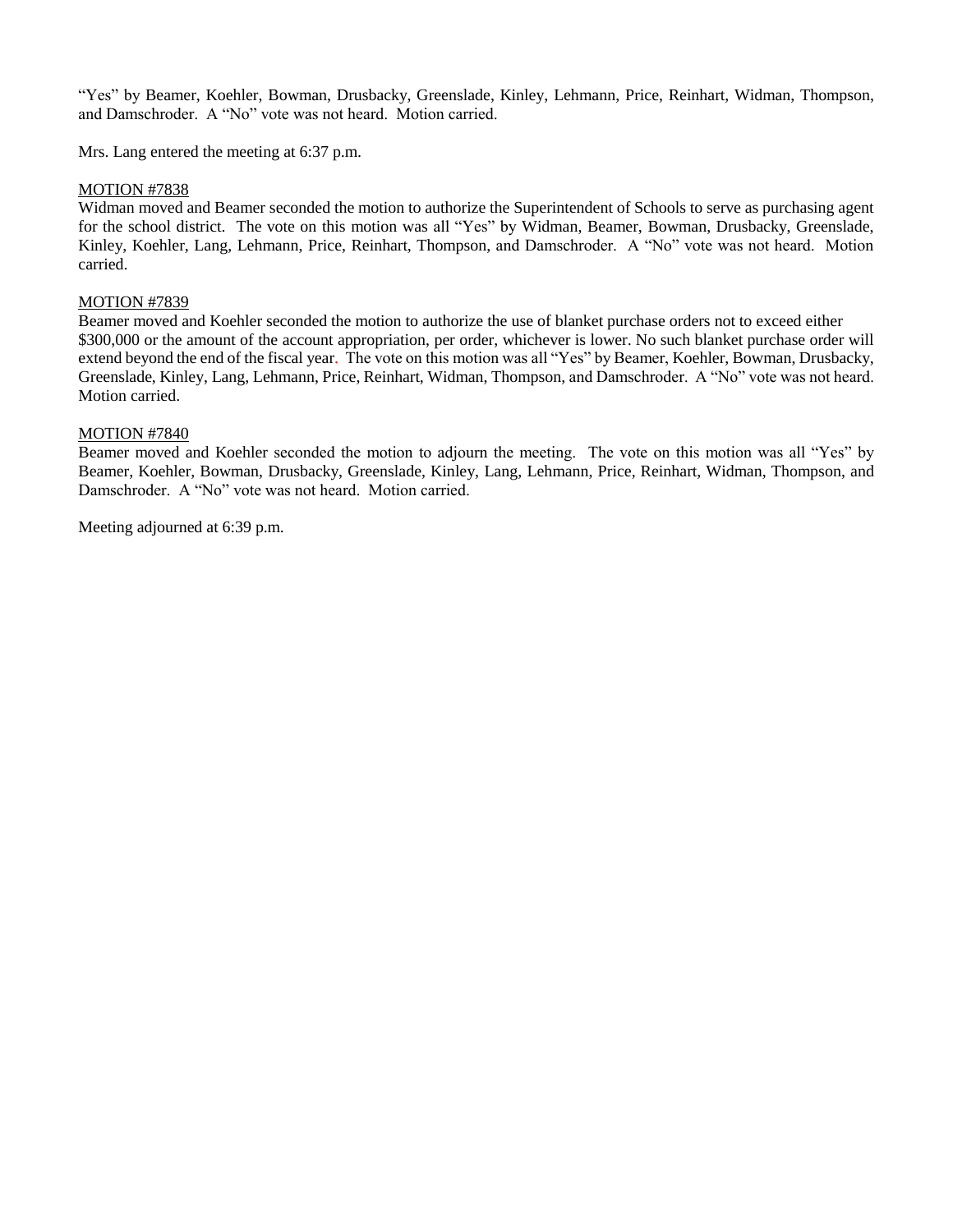#### **MINUTES OF THE VANGUARD-SENTINEL CAREER AND TECHNOLOGY CENTERS BOARD OF EDUCATION ORGANIZATIONAL and REGULAR MEETINGS ADMINISTRATION CENTER, FREMONT, OHIO, JANUARY 18, 2018**

**\_\_\_\_\_\_\_\_\_\_\_\_\_\_\_\_\_\_\_\_\_\_\_\_\_\_\_\_\_\_\_\_\_\_\_\_\_\_\_\_\_\_\_\_\_\_\_\_\_\_\_\_\_\_\_\_\_\_\_\_\_\_\_\_\_\_\_\_\_\_\_\_\_\_\_\_\_\_\_\_\_\_\_\_\_\_\_\_\_**

The Vanguard-Sentinel Career and Technology Centers Board of Education met for its organizational and regular meetings on Thursday, January 18, 2018 at 6:00 p.m. in the Administration Center, Fremont, Ohio.

The Regular meeting was called to order by Mr. Tim Damchroder, President, at 6:40 p.m.

The following members responded to roll call: Beamer, Bowman, Drusbacky, Greenslade, Kinley, Koehler, Lang, Lehmann, Price, Reinhart, Thompson, Widman, and Damschroder.

#### MOTION #7841

Beamer moved and Koehler seconded the motion to approve the minutes of the December 21, 2017 regular meeting. The vote on this motion was all "Yes" by Beamer, Koehler, Bowman, Drusbacky, Greenslade, Kinley, Lang, Price, Reinhart, Thompson, Widman, and Damschroder. Lehmann abstained. A "No" vote was not heard. Motion carried.

Administrative reports and discussion

#### MOTION #7842

Beamer moved and Koehler seconded the motion to approve the Agenda (Additions, deletions, movement of consent agenda items) and move the OSBA membership renewal to a non-consent agenda item. The vote on this motion was all "Yes" by Beamer, Koehler Bowman, Drusbacky, Greenslade, Kinley, Lang, Lehmann, Price, Reinhart, Thompson, Widman, and Damschroder. A "No" vote was not heard. Motion carried.

#### MOTION #7843

Beamer moved and Reinhart seconded the motion to approve the Consent Agenda as presented.

Superintendent's reports and recommendations.

The Superintendent recommends that the Board of Education approve the Consent Agenda Items **G.1.** through **G.5.** Action by the Board of Education in "Adoption of the Consent Agenda" means that these items are adopted by one single motion unless a member of the Board or the Superintendent requests that any such item be removed from the consent agenda and voted upon separately.

#### Personnel

a) Approve the following certified contract to work as assigned for the remainder of the 2017-2018 school year:

Part-time Adult Education instructor - \$18.50 per hour: Joshua Riedel

b) Approve the following classified contract to work as assigned for the remainder of the 2017-2018 school year:

Adult Education Aspire Educational Aide – \$11.00 per hour: Christine Fetters

Calendar

Adopt the 2018-2019 school year calendar as presented.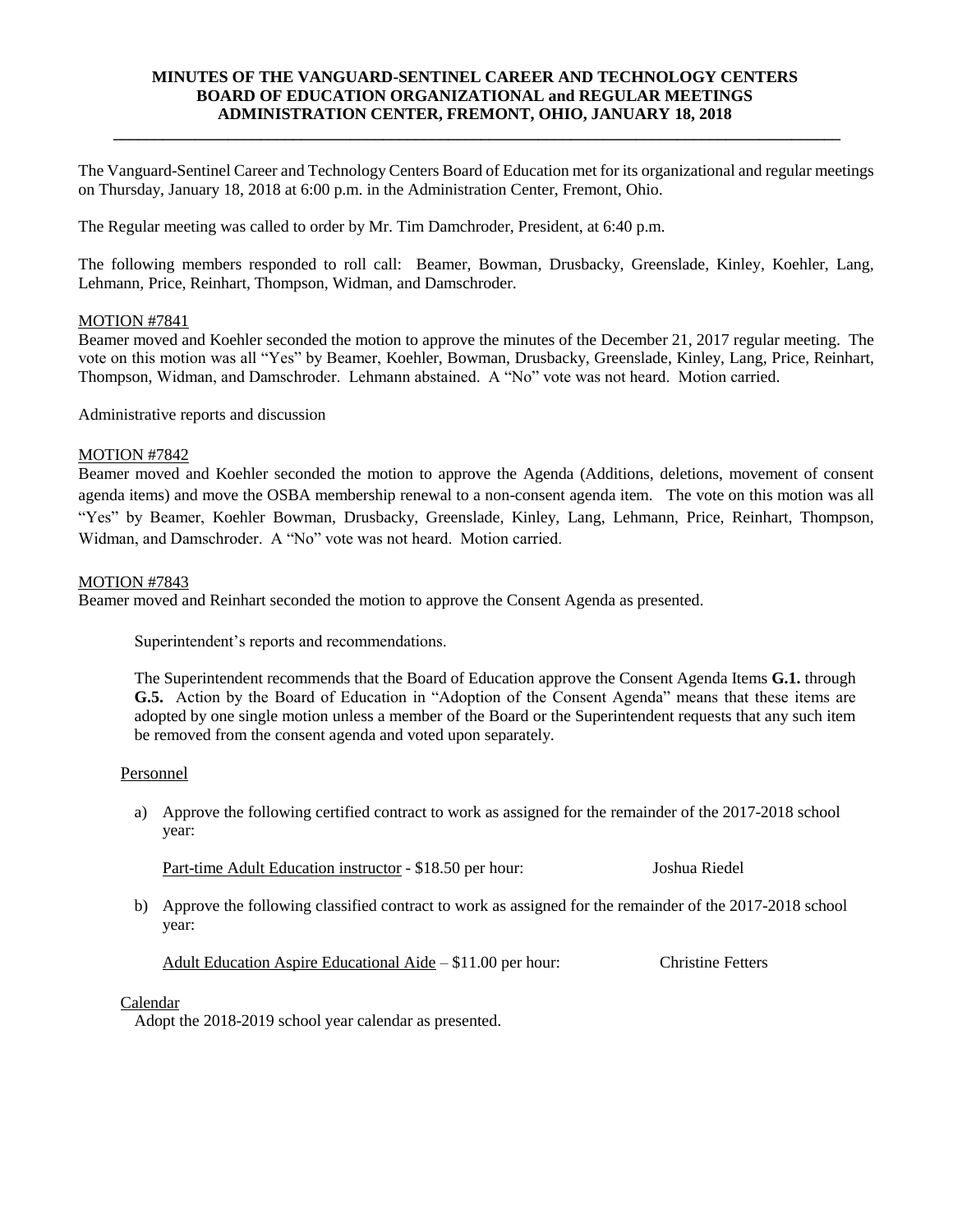#### RESOLUTION ADOPTING A CALAMITY DAY ALTERNATIVE MAKE-UP PLAN

WHEREAS, the Vanguard-Sentinel Career & Technology Center board of education in accordance with State law have learning opportunities for students even when schools are closed for any of the reasons specified in section 3313.482 of the Ohio Revised Code; and

NOW THEREFORE BE IT, AND IT IS, HEREBY RESOLVED that the Vanguard-Sentinel Career & Technology Center board of education hereby approves the following plan and authorizes its filing with the Ohio Department of Education.

#### PLAN FOR ALTERNATIVE MAKE-UP OF CALAMITY DAYS

The Vanguard-Sentinel Board of Education authorizes the following plan to allow students of the district to access and complete classroom lessons in order to fulfill up to a maximum of the number of hours in accordance with State law.

1) This plan is submitted, pursuant to approval of the board of education, prior to August 1.

2) This plan includes the written consent of the teachers' employee representative and is on file in the official file of the board of education and is hereby incorporated into this plan as if specifically rewritten.

3) This plan allows students to utilize online lessons to make up hours equivalent to the school closure.

4) Blizzard bags (paper copies) of online lessons will be utilized in accordance with State Law.

5) The teacher shall designate the order in which the lessons are to be posted on the district's web portal or web site.

6) Teachers will update or replace such lessons as necessary throughout the school year based on the instructional progress of students.

7) As soon as practicable after an announced school closure authorized under section 3313.482, the appropriate administrator may direct staff to make the designated lessons available on the district's portal or site. Each lesson shall be posted for each course that was scheduled to meet on the day of the school closing.

8) Each student enrolled in a course for which a lesson is posted shall be granted a two-week period from the date of posting to complete the lesson. If the student does not complete the lesson within this time period, the student will receive an incomplete or failing grade unless a reason sufficient to the teacher is provided.

9) Students without access to a computer shall be permitted to complete the posted lessons at school after the reopening of school. Students utilizing this option will be granted two weeks from the date of reopening to complete such lessons. If the student does not complete the lesson within this time period, the student will receive an incomplete or failing grade unless a reason sufficient to the teacher is provided. The district will provide access to district computers before, during, or after the school day (provided that the equipment is available and accessible at those times) or may provide a substantially similar paper lesson in order for students to complete the assignments.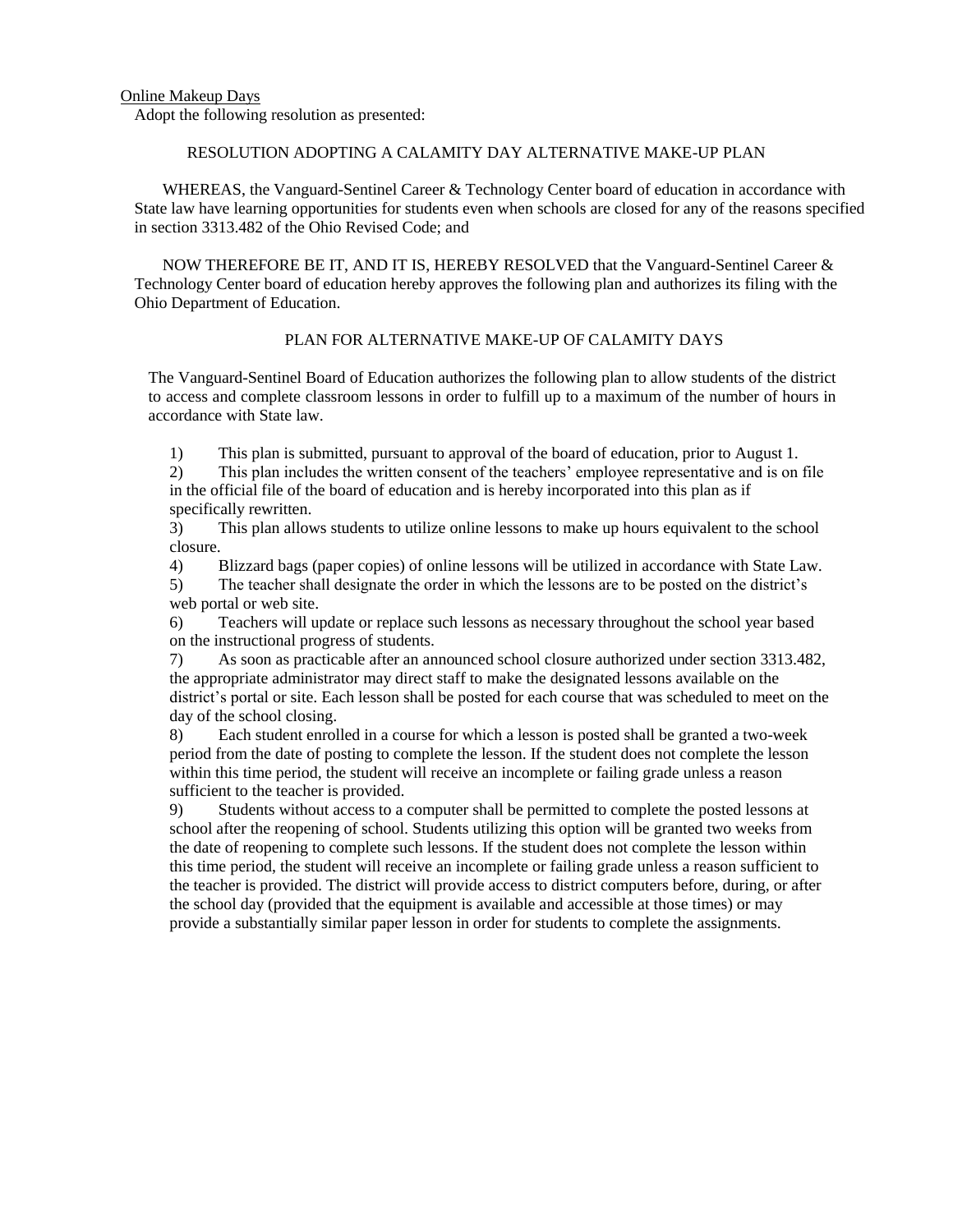#### Annual Membership Investments

Approve the renewal of the following membership investments for the period January 1, 2018 to December 31, 2018:

- a) Ohio Association for Career-Technical Education \$750.00
- b) Ohio Association of Career-Technical Superintendents \$4,250.00
- c) Fostoria Area Chamber of Commerce \$185.00
- d) Chamber of Commerce of Sandusky County \$250.00
- e) Upper Sandusky Area Chamber of Commerce \$175.00
- f) Port Clinton Area Chamber of Commerce \$272.00
- g) Seneca Regional Chamber of Commerce \$245.00

College Credit Plus Partnership Agreements

- a) Approve the CCP partnership agreement with Owens Community College effective July 1, 2018 June 30, 2019.
- b) Approve the CCP partnership agreement with Rhodes State Community College effective July 1, 2018 June 30, 2019.
- c) Approve the CCP partnership agreement with Tiffin University effective July 1, 2018 June 30, 2019.
- d) Approve the CCP partnership agreement with Bowling Green State University effective July 1, 2018 June 30, 2019.

The vote on this motion was all "Yes" by Beamer, Koehler Bowman, Drusbacky, Greenslade, Kinley, Lang, Lehmann, Price, Reinhart, Thompson, Widman, and Damschroder. A "No" vote was not heard. Motion carried.

#### MOTION #7844

Beamer moved and Lang seconded the motion to approve the Financial Consent Agenda as presented.

The Treasurer recommends that the Board of Education approve the Financial Consent Agenda Items H.1. and H.2.Action by the Board of Education in "Adoption of the Consent Agenda" means that both items are adopted by one single motion unless a member of the Board or the Treasurer requests that any such item be removed from the consent agenda and voted upon separately.

Monthly Financial Reports

- a) Fiscal Year Analysis
- b) Fiscal Data Graphs
- c) Financial Summary Report
- d) Investment Report
- e) Check Payment Register

Report of Estimated Tax Revenue

Approve the Report of Estimated Tax Revenue (replaces tax budget) for the period July 1, 2018 to June 30, 2019.

The vote on this motion was all "Yes" by Beamer, Lang, Bowman, Drusbacky, Greenslade, Kinley, Koehler, Lehmann, Price, Reinhart, Thompson, Widman, and Damschroder. A "No" vote was not heard. Motion carried.

Non-Consent Action Item - none

Legislative Liaison Report - none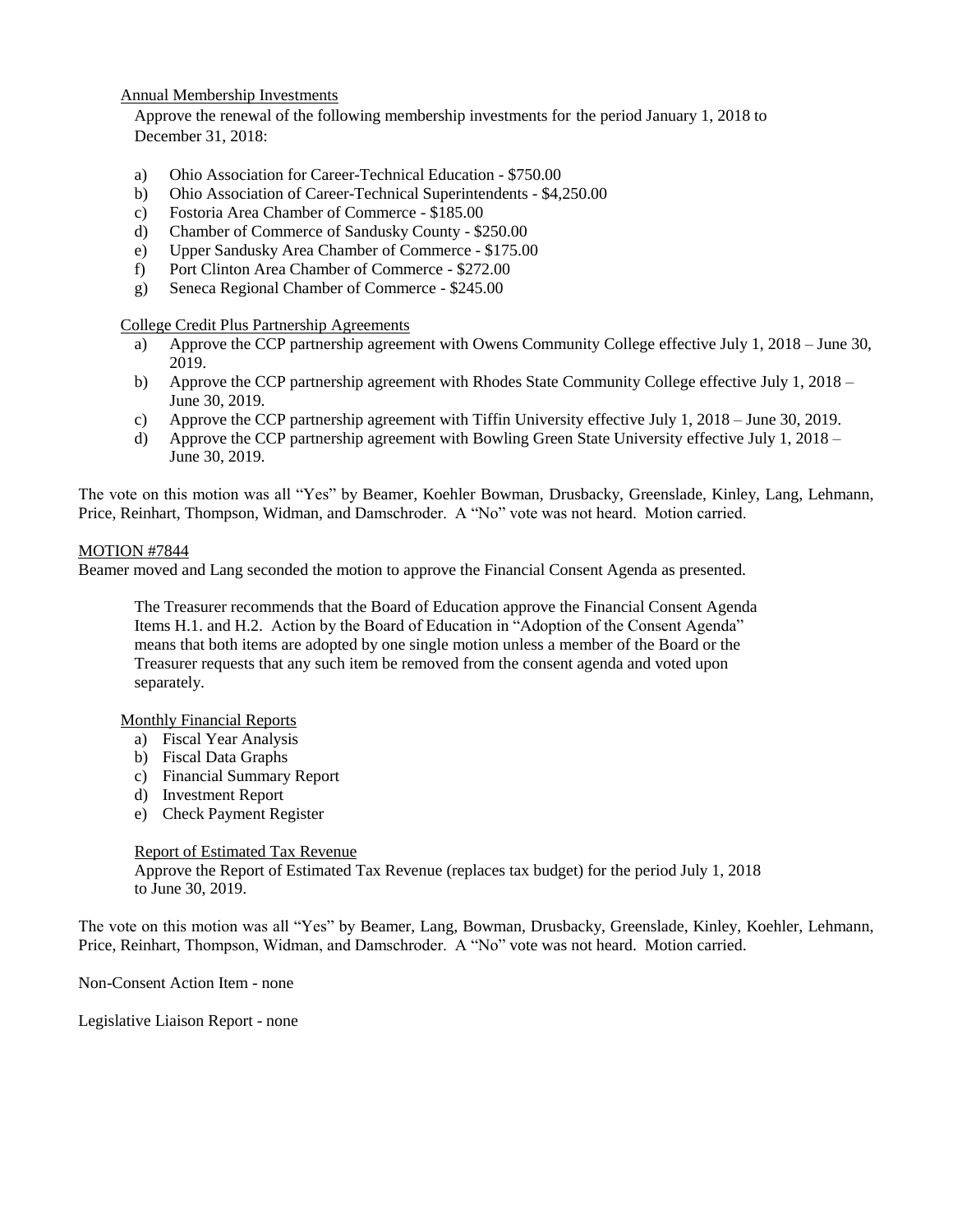Board Initiated Business - none

Executive Session - none

#### MOTION #7845

Beamer moved and Koehler seconded the motion to adjourn the meeting. The vote on this motion was all "Yes" by Beamer, Koehler, Bowman, Drusbacky, Greenslade, Kinley, Lang, Lehmann, Price, Reinhart, Thompson, Widman, and Damschroder. A "No" vote was not heard. Motion carried.

Meeting adjourned at 7:47 p.m.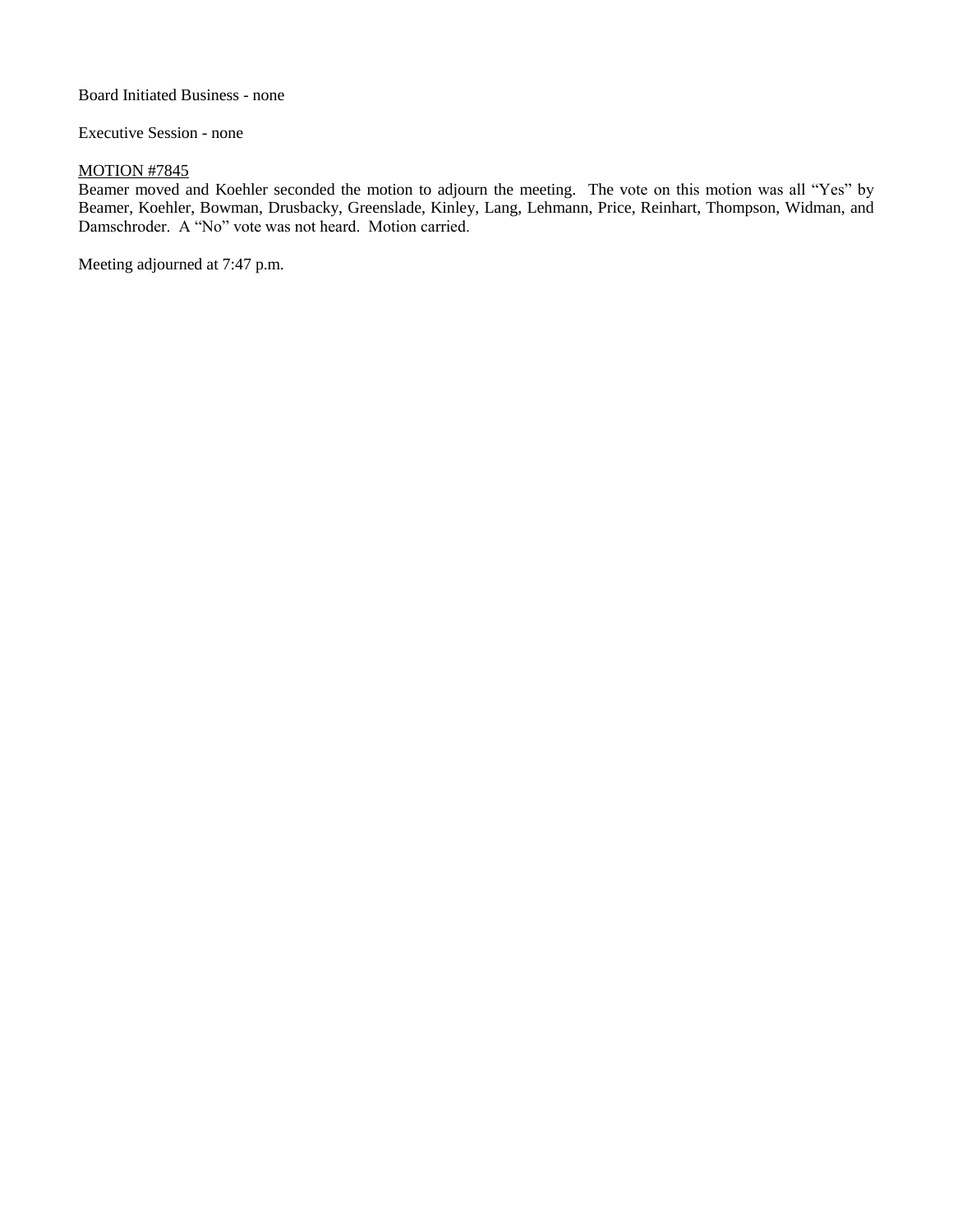# *VANGUARD-SENTINEL CAREER & TECHNOLOGY CENTERS - FISCAL YEAR ANALYSIS*

GENERAL FUND AS OF JANUARY 31, 2018

|                                      | <b>FY 18</b>     | FY 18 YTD     | % OF         | <b>FY 17</b>  | FY 17 YTD     | % OF         | % OF CHANGE     |
|--------------------------------------|------------------|---------------|--------------|---------------|---------------|--------------|-----------------|
|                                      | <b>ESTIMATED</b> | <b>ACTUAL</b> | <b>TOTAL</b> | <b>ACTUAL</b> | <b>ACTUAL</b> | <b>TOTAL</b> | <b>FY 17 TO</b> |
|                                      |                  |               |              |               |               |              | <b>FY 18</b>    |
| BEGINNING CASH BALANCE (7/1/17)      |                  | \$10,163,248  |              |               | \$8,573,379   |              |                 |
|                                      |                  |               |              |               |               |              |                 |
| R.E. TAXES                           | \$4,605,990      | \$2,235,571   | 48.5%        | \$4,560,386   | \$2,165,356   | 47.5%        | 3.2%            |
| <b>INTEREST</b>                      | \$186,000        | \$117,457     | 63.1%        | \$181,847     | \$80,266      | 44.1%        | 46.3%           |
| OTHER LOCAL SOURCES                  | \$465,458        | \$273,641     | 58.8%        | \$442,318     | \$180,107     | 40.7%        | 51.9%           |
| <b>FOUNDATION</b>                    | \$8,450,196      | \$5,183,499   | 61.3%        | \$8,800,121   | \$5,126,643   | 58.3%        | 1.1%            |
| HOMESTEAD AND ROLLBACK               | \$613,464        | \$307,517     | 50.1%        | \$608,897     | \$306,104     | 50.3%        | 0.5%            |
| OTHER STATE SOURCES                  | \$80,000         | \$85,081      | 106.4%       | \$79,592      | \$79,592      | 100.0%       | 6.9%            |
| <b>TRANSFERS &amp; ADVANCES IN</b>   | \$142,157        | \$43,986      | 30.9%        | \$30,000      | \$30,000      | 100.0%       | 46.6%           |
|                                      |                  |               |              |               |               |              |                 |
| <b>TOTAL REVENUE</b>                 | \$14,543,265     | \$8,246,751   | 56.7%        | \$14,703,161  | \$7,968,068   | 54.2%        | 3.5%            |
|                                      |                  |               |              |               |               |              |                 |
| <b>SALARIES</b>                      | \$6,820,833      | \$3,861,954   | 56.6%        | \$6,480,766   | \$3,740,119   | 57.7%        | 3.3%            |
| <b>FRINGE BENEFITS</b>               | \$2,493,524      | \$1,476,192   | 59.2%        | \$2,281,310   | \$1,391,358   | 61.0%        | 6.1%            |
| <b>PURCHASED SERVICES</b>            | \$2,292,422      | \$793,584     | 34.6%        | \$1,376,650   | \$743,499     | 54.0%        | 6.7%            |
| <b>SUPPLIES</b>                      | \$1,727,033      | \$861,327     | 49.9%        | \$981,586     | \$735,570     | 74.9%        | 17.1%           |
| CAPITAL OUTLAY                       | \$506,372        | \$137,253     | 27.1%        | \$348,374     | \$250,736     | 72.0%        | $-45.3%$        |
| <b>OTHER EXPENDITURES</b>            | \$244,403        | \$84,624      | 34.6%        | \$193,299     | \$96,279      | 49.8%        | $-12.1%$        |
| TRANSFERS AND ADVANCES OUT           | \$1,459,321      | \$35,500      | 2.4%         | \$1,453,307   | \$35,986      | 2.5%         | $-1.4%$         |
|                                      |                  |               |              |               |               |              |                 |
| <b>FYTD EXPENDABLE</b>               | \$15,543,909     | \$7,250,434   |              | \$13,115,292  | \$6,993,547   |              | 3.7%            |
| <b>LESS: PRIOR YEAR ENCUMBRANCES</b> | (\$503,376)      |               |              |               |               |              |                 |
| TOTAL APPROPRIATIONS                 | \$15,040,533     |               |              |               |               |              |                 |
| PERCENT EXPENDED AND ENCUMBERED      |                  |               | 52.4%        |               |               | 58.9%        |                 |
|                                      |                  |               |              |               |               |              |                 |
| REVENUE OVER (UNDER) EXPENDITURES    | (\$497,268)      | \$996,317     |              |               | \$974,521     |              |                 |
|                                      |                  |               |              |               |               |              |                 |
| ENDING CASH BALANCE (1/31/xx)        |                  | \$11,159,565  |              |               | \$9,547,900   |              |                 |
|                                      |                  |               |              |               |               |              |                 |
| <b>OUTSTANDING ENCUMBRANCES</b>      |                  | \$890,689     |              |               | \$1,024,079   |              |                 |
|                                      |                  |               |              |               |               |              |                 |
| UNENCUMBERED CASH BALANCE            |                  | \$10,268,876  |              |               | \$8,523,821   |              |                 |
|                                      |                  |               |              |               |               |              |                 |
| <b>TRUE CASH DAYS</b>                |                  | 249           |              |               | 237           |              |                 |

DATED: FEBRUARY 15, 2018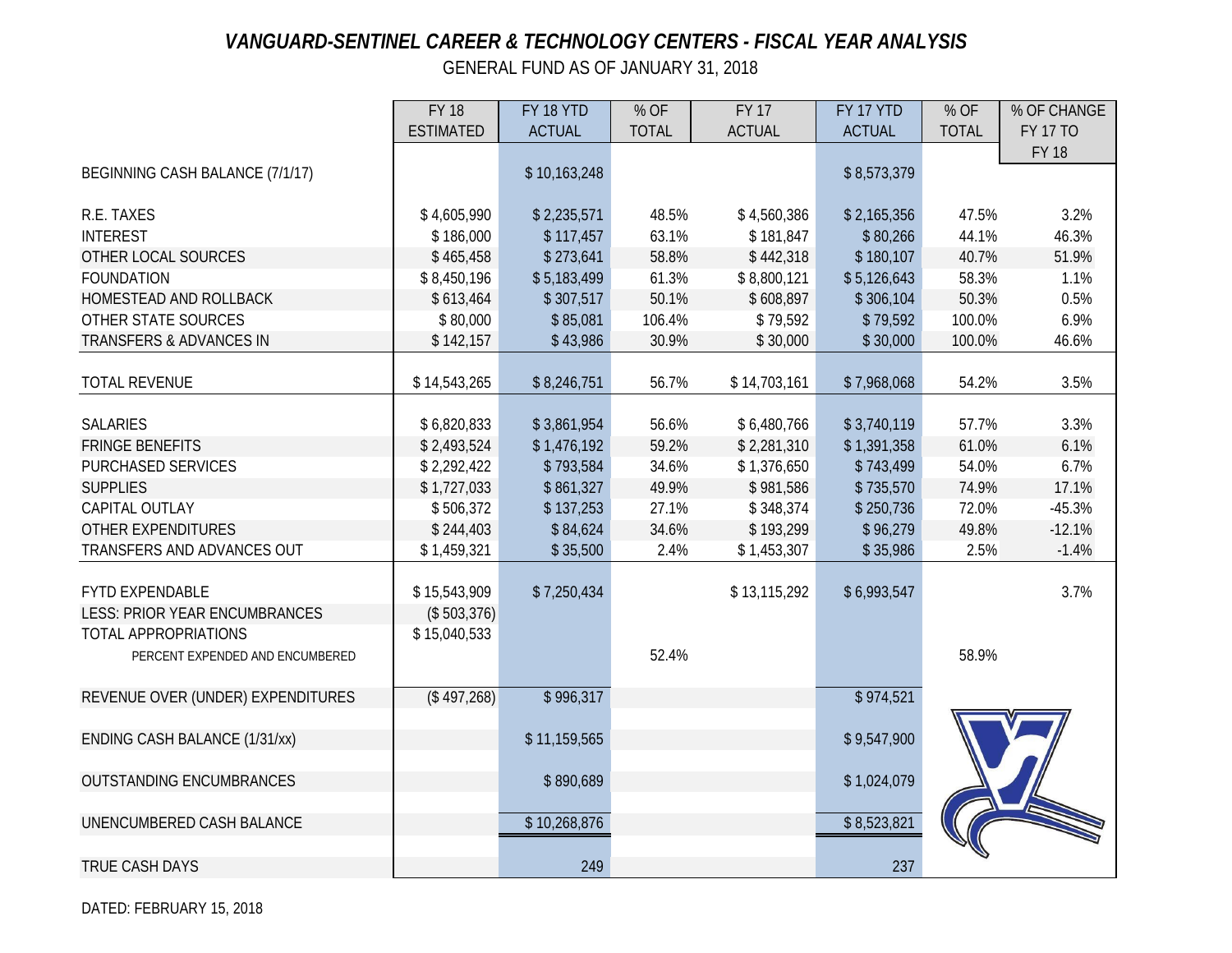# **VANGUARD-SENTINEL CAREER & TECHNOLOGY CENTERS FISCAL DATA - GENERAL FUND AS OF 1/31/18**

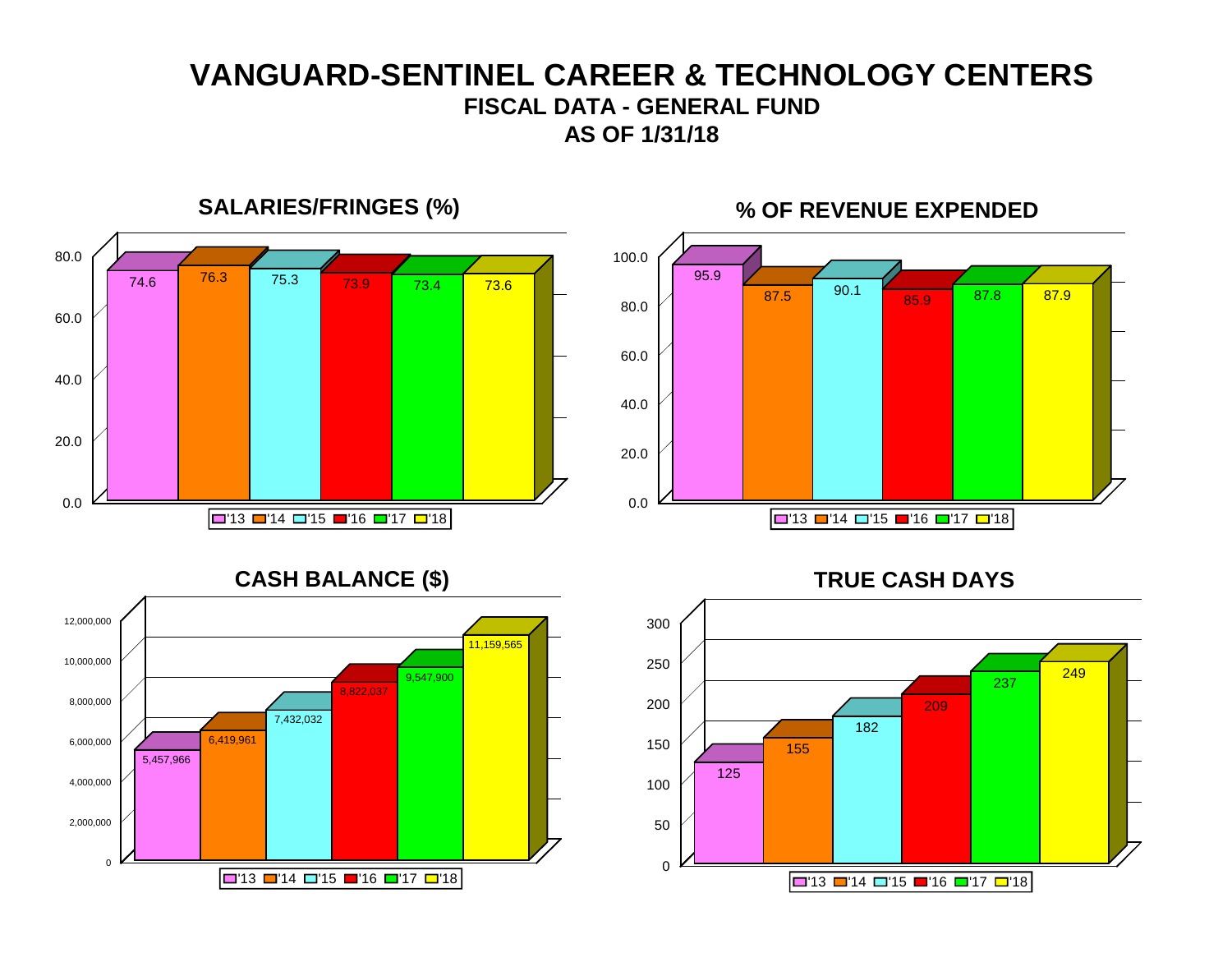# **X** Vanguard-Sentinel Career and Technology Centers

# **Cash Reconciliation Report**

#### $31 - Jan - 18$

#### **BOOK BALANCE**

\$18.611.619.38

| NORTHWEST SAVINGS BANK#0044112238<br><b>TRISTATE CAPITAL #220000574</b><br><b>FIRST AMERICAN MONEY MARKET/REDTREE</b><br>OLD FORT MONEY MARKET #7722648<br>OLD FORT SWEEP #703840<br>OLD FORT CHECKING #7203607<br><b>STAR OHIO</b>                                                                                                                                                                                 | \$13,203.29<br>\$0.67<br>\$9,566,88<br>\$157,561,76<br>\$347,975.82<br>\$10,600.25<br>\$2,005,346.34                                                                          | \$2,544,255.01  |
|---------------------------------------------------------------------------------------------------------------------------------------------------------------------------------------------------------------------------------------------------------------------------------------------------------------------------------------------------------------------------------------------------------------------|-------------------------------------------------------------------------------------------------------------------------------------------------------------------------------|-----------------|
| <b>INVESTMENTS</b>                                                                                                                                                                                                                                                                                                                                                                                                  |                                                                                                                                                                               | \$16,142,942,53 |
| <b>CASH IN TRANSIT</b><br>REC #18815 (Credit Card Portion)<br>REC <sup>#</sup>                                                                                                                                                                                                                                                                                                                                      | \$125.83<br>\$0.00                                                                                                                                                            |                 |
|                                                                                                                                                                                                                                                                                                                                                                                                                     |                                                                                                                                                                               | \$125.83        |
| <b>PETTY CASH</b>                                                                                                                                                                                                                                                                                                                                                                                                   |                                                                                                                                                                               | \$75.00         |
| <b>CHANGE FUNDS</b><br><b>VTC CASHIER</b><br><b>VTC CAFETERIA</b><br><b>VTC CULINARY ARTS</b><br><b>VTC COSMETOLOGY</b><br><b>SCTC CASHIER</b><br><b>SCTC COSMETOLOGY</b><br><b>VTC CORNER STORE</b><br><b>SCTC FOOD SERVICE</b>                                                                                                                                                                                    | \$30,00<br>\$244,00<br>\$100,00<br>\$40.00<br>\$38.00<br>\$50.00<br>\$30.00<br>\$45.00                                                                                        | \$577.00        |
| <b>TOTAL</b>                                                                                                                                                                                                                                                                                                                                                                                                        |                                                                                                                                                                               | \$18,687,975.37 |
| <b>PAYROLL OUTSTANDING</b><br><b>BUDGETARY OUTSTANDING</b>                                                                                                                                                                                                                                                                                                                                                          | (\$10,322.99)<br>(\$52,187.24)                                                                                                                                                |                 |
|                                                                                                                                                                                                                                                                                                                                                                                                                     |                                                                                                                                                                               | (\$62,510.23)   |
|                                                                                                                                                                                                                                                                                                                                                                                                                     |                                                                                                                                                                               | \$18,625,465.14 |
| <b>STRS IN TRANSIT</b><br><b>SAN-OTT IN TRANSIT</b><br><b>VSP-VISION</b><br><b>SERS IN TRANSIT</b><br><b>SCHOOL DISTRICT INCOME TAX</b><br><b>AMERICAN FIDELITY</b><br><b>AMERICAN FIDELITY</b><br><b>ANNUITIES</b><br><b>457'S</b><br><b>FEDERAL TAX</b><br><b>STATE TAX</b><br><b>FREMONT WITHHOLDING-RITA</b><br><b>CHECK ENCODING ERROR #43907</b><br><b>FINDLAY CITY TAX</b><br><b>CITY TAXES-OTHER CITIES</b> | \$0.00<br>\$0.00<br>\$0.00<br>\$0.00<br>(\$3,263.01)<br>\$0.00<br>\$0.00<br>\$0.00<br>\$0.00<br>\$0,00<br>(\$6,695,13)<br>(\$2,588.56)<br>\$10.00<br>(\$5.50)<br>(\$1,403.56) |                 |

 $($ 13,845.76)$ 

\$18.611.619.38

Slen W. Briger **Treasurer**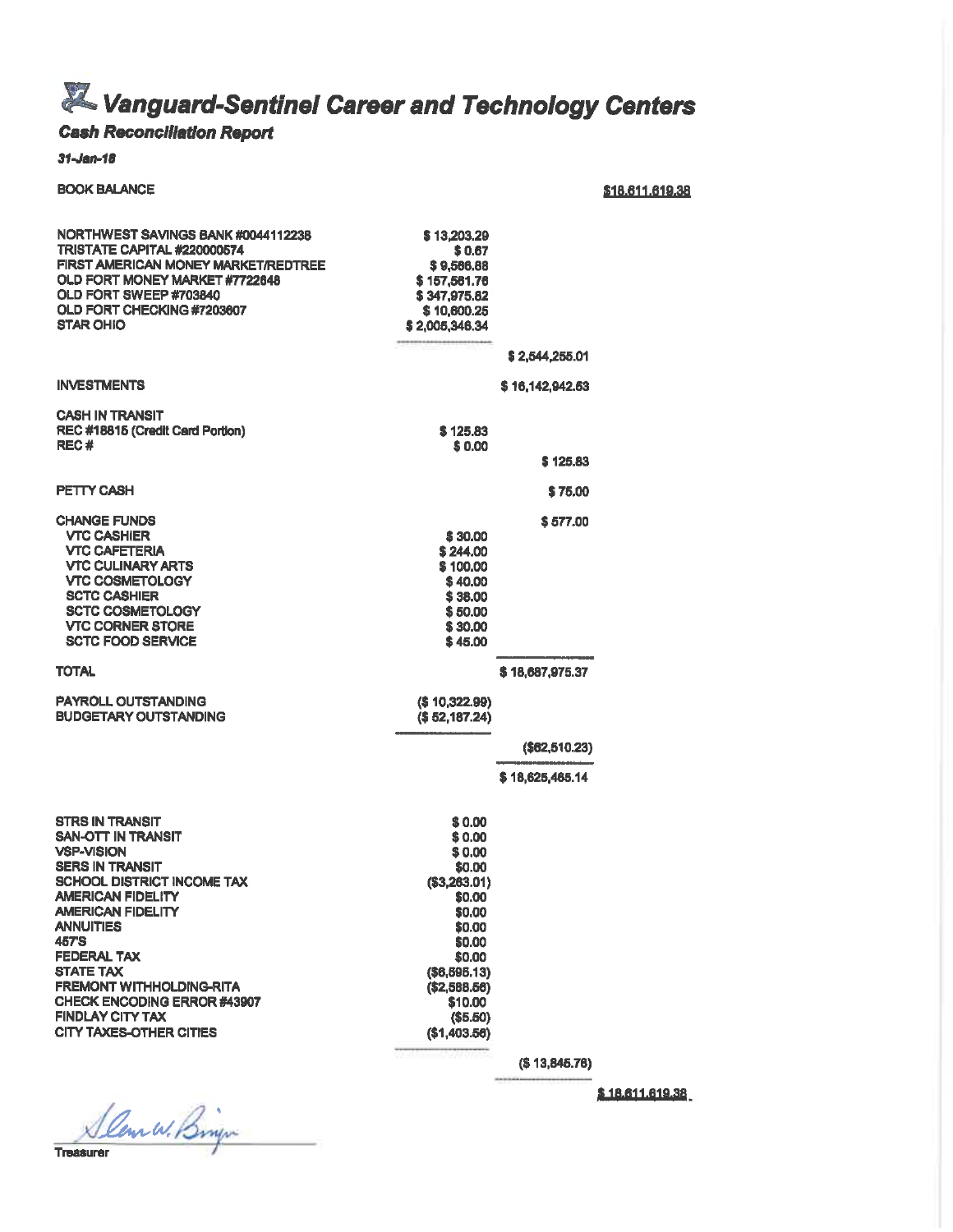| Fund # | Fund Description<br>Begin Balance                            | MTD Receipts   | <b>FYTD</b><br>Receipts | MTD<br>Expenditures | <b>FYTD</b><br>Expenditures | Current<br>Fund Balance | Current<br>Encumbrances | Unencumbered Bank<br>Fund Balance Code |
|--------|--------------------------------------------------------------|----------------|-------------------------|---------------------|-----------------------------|-------------------------|-------------------------|----------------------------------------|
|        | 001 0000 GENERAL FUND<br>10, 163, 247.81                     | 1, 183, 338.27 | 8, 246, 751. 15         | 1,044,450.85        | 7,250,434.23                | 11, 159, 564. 73        | 890,689.30              | 10,268,875.43                          |
|        | 001 9000 BUDGET STABILIZATION RESERVE FUND<br>615,909.28     | 0.00           | 0.00                    | 0.00                | 0.00                        | 615,909.28              | 0.00                    | 615,909.28                             |
|        | 003 0000 PERMANENT IMPROVEMENT FUND<br>2,020,577.00          | 0.00           | 8,000.00                | 224,940.94          | 1,163,186.17                | 865,390.83              | 417,862.22              | 447,528.61                             |
|        | 003 9023 QUALIFIED SCHOOL CONSTRUCTION BONDS<br>3,290,000.00 | 0.00           | 0.00                    | 0.00                | 385,000.00                  | 2,905,000.00            | 0.00                    | 2,905,000.00                           |
|        | 006 0000 CAFETERIA FUND<br>75,829.23                         | 11,214.01      | 68,212.92               | 10,086.88           | 78,114.46                   | 65,927.69               | 44,379.76               | 21,547.93                              |
|        | 007 9100 POLTER AUTOMOTIVE TRUST<br>109,484.80               | 0.00           | 0.00                    | 0.00                | 0.00                        | 109,484.80              | 0.00                    | 109,484.80                             |
|        | 009 0000 UNIFORM SUPPLY FUND<br>0.00                         | 0.00           | 5,453.50                | 0.00                | 0.00                        | 5,453.50                | 0.00                    | 5,453.50                               |
|        | 009 9101 USS - VTC SUPPLIES<br>53.41                         | 0.00           | 23.75                   | 0.00                | 0.00                        | 77.16                   | 0.00                    | 77.16                                  |
|        | 009 9102 USS - VTC EARLY CHILDHOOD<br>$36.74-$               | 0.00           | 435.75                  | 0.00                | 228.25                      | 170.76                  | 0.00                    | 170.76                                 |
|        | 009 9103 USS - VTC CULINARY ARTS<br>$26.55 -$                | 0.00           | 590.00                  | 0.00                | 808.87                      | $245.42-$               | 0.00                    | $245.42-$                              |
|        | 009 9104 USS - VTC DIGITAL TECHNOLOGY<br>228.79              | 0.00           | 0.00                    | 0.00                | 0.00                        | 228.79                  | 0.00                    | 228.79                                 |
|        | 009 9105 USS - VTC COSMETOLOGY<br>3,048.88                   | 90.50          | 974.00                  | 0.00                | 863.50                      | 3,159.38                | 0.00                    | 3,159.38                               |
|        | 009 9106 USS - VTC CBI/EXPLORATION<br>0.00                   | 0.00           | 429.00                  | 0.00                | 2,003.94                    | $1,574.94-$             | 0.00                    | $1,574.94-$                            |
|        | 009 9201 USS - SCTC SUPPLIES<br>$1,831.07-$                  | 304.07         | 1,576.61                | 0.00                | 4,450.39                    | $4,704.85-$             | 0.00                    | $4,704.85-$                            |
|        | 009 9202 USS - SCTC AGRICULTURE<br>223.74                    | 40.00          | 602.00                  | 0.00                | 0.00                        | 825.74                  | 0.00                    | 825.74                                 |
|        | 009 9203 USS - SCTC INDEPENDENT LIVING/HORT<br>723.49        | 25.00          | 190.00                  | 0.00                | 0.00                        | 913.49                  | 0.00                    | 913.49                                 |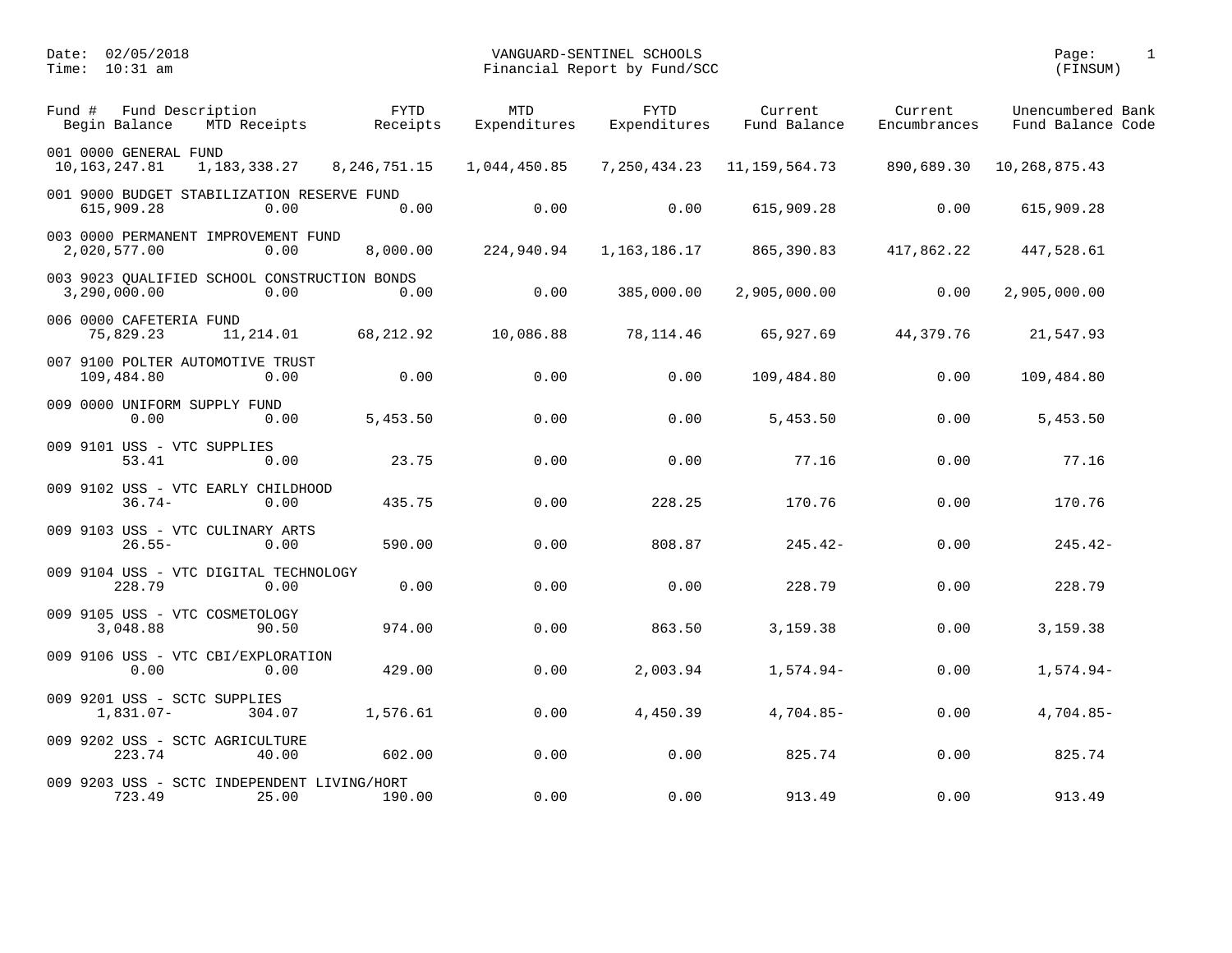| Fund #<br>Begin Balance                       | Fund Description<br>MTD Receipts                       | FYTD<br>Receipts | MTD<br>Expenditures | <b>FYTD</b><br>Expenditures | Current<br>Fund Balance | Current<br>Encumbrances | Unencumbered Bank<br>Fund Balance Code |
|-----------------------------------------------|--------------------------------------------------------|------------------|---------------------|-----------------------------|-------------------------|-------------------------|----------------------------------------|
| 1,212.60                                      | 009 9204 USS - SCTC HEALTH CAREERS<br>0.00             | 3,355.00         | 1,397.19-           | 3,466.40                    | 1,101.20                | 0.00                    | 1,101.20                               |
| 314.78                                        | 009 9205 USS - SCTC CULINARY ARTS<br>64.00             | 225.00           | 0.00                | 445.00                      | 94.78                   | 0.00                    | 94.78                                  |
| $120.60 -$                                    | 009 9206 USS - SCTC COLLISION REPAIR<br>26.80          | 127.30           | 0.00                | 0.00                        | 6.70                    | 0.00                    | 6.70                                   |
| 128.00                                        | 009 9207 USS - SCTC BUILDING CONSTRUCTION<br>0.00      | $128.00 -$       | 0.00                | 0.00                        | 0.00                    | 0.00                    | 0.00                                   |
| 0.00                                          | 009 9208 USS - SCTC PRECISION MACHINE<br>0.00          | 25.75            | 0.00                | 0.00                        | 25.75                   | 0.00                    | 25.75                                  |
| 009 9209 USS - SCTC WELDING<br>$9.51 -$       | 12.10                                                  | 1,636.65         | 0.00                | 3,499.88                    | 1,872.74-               | 0.00                    | $1,872.74-$                            |
| 009 9210 USS - SCTC COSMETOLOGY<br>$773.02 -$ | 30.00                                                  | 230.00           | 0.00                | 411.33                      | $954.35 -$              | 0.00                    | $954.35 -$                             |
| 0.00                                          | 010 0000 OSFC PROJECT CONSTRUCTION FUND<br>0.00        | 0.00             | 0.00                | 0.00                        | 0.00                    | 0.00                    | 0.00                                   |
| 011 0000 CUSTOMER SERVICE<br>78.27            | 0.00                                                   | 0.00             | 0.00                | 0.00                        | 78.27                   | 0.00                    | 78.27                                  |
| 0.00                                          | 011 9000 CONNECT PROFESSIONAL DEVELOPMENT FUND<br>0.00 | 0.00             | 0.00                | 0.00                        | 0.00                    | 0.00                    | 0.00                                   |
| 011 9110 CS - VTC AUTO TECH<br>12,900.68      | 459.69                                                 | 1,685.76         | 1,024.69            | 1,887.98                    | 12,698.46               | 6,148.26                | 6,550.20                               |
| 49,659.08                                     | 011 9120 CS - VTC BUILDING TRADES<br>0.00              | $119.02 -$       | 0.00                | 2,338.37                    | 47,201.69               | 734.62                  | 46, 467.07                             |
| 442.99                                        | 011 9130 CS - VTC COLLISION REPAIR<br>390.89           | 4,508.11         | 1,703.08            | 3,176.74                    | 1,774.36                | 1.00                    | 1,773.36                               |
| 011 9140 CS - VTC COSMETOLOGY<br>43, 413. 78  | 254.58                                                 | 1,053.47         | 0.00                | 1,593.16                    | 42,874.09               | 557.00                  | 42, 317.09                             |
| 011 9150 CS - VTC CULINARY ARTS<br>5,160.22   | 1,033.82                                               | 4,591.90         | 501.40              | 2,629.79                    | 7,122.33                | 8,872.73                | $1,750.40-$                            |
| 011 9160 CS - VTC DEA<br>1,074.97             | 0.00                                                   | 0.00             | 0.00                | 0.00                        | 1,074.97                | 1.00                    | 1,073.97                               |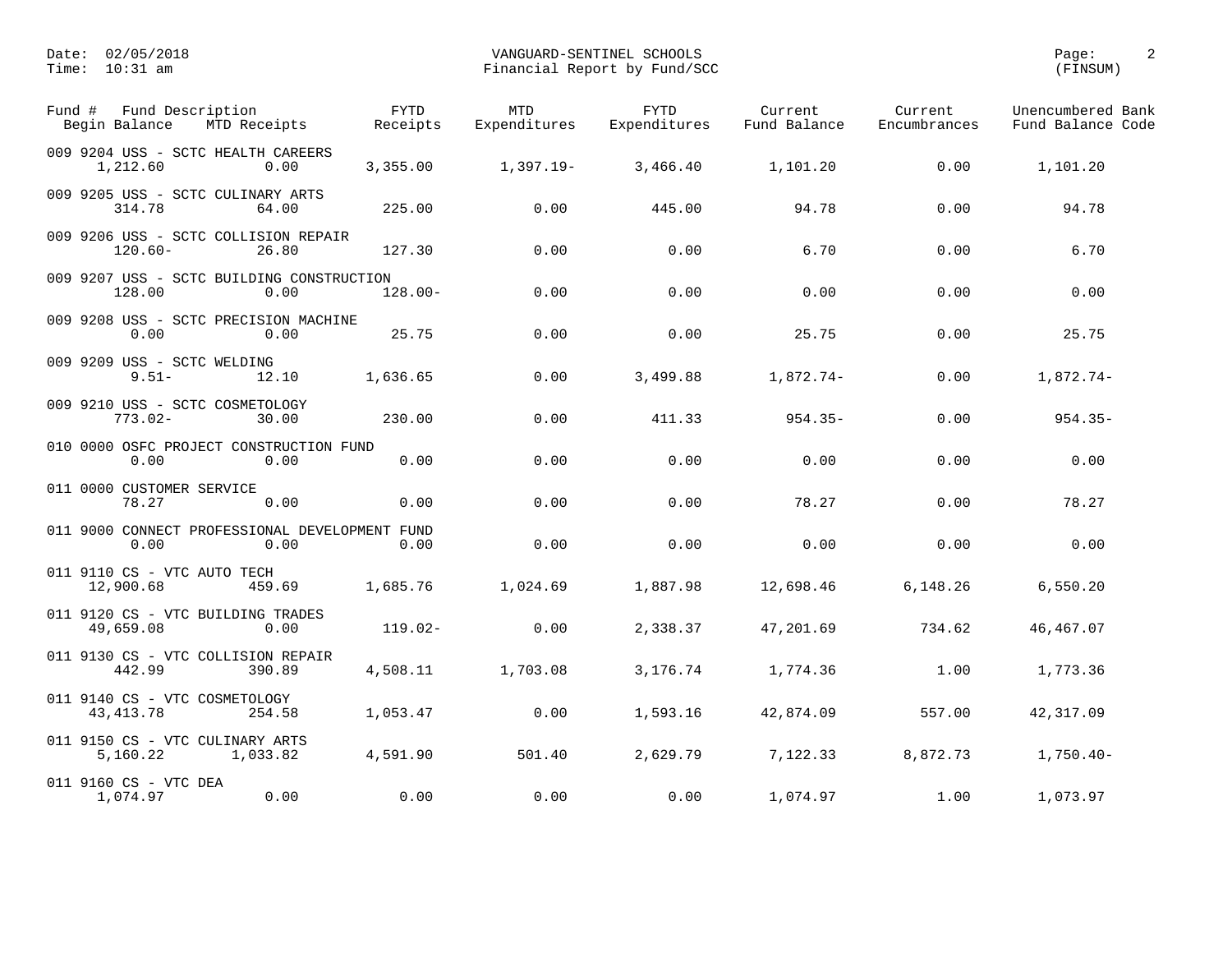| Fund Description<br>Fund #<br>Begin Balance<br>MTD Receipts  | <b>FYTD</b><br>Receipts | <b>MTD</b><br>Expenditures | <b>FYTD</b><br>Expenditures | Current<br>Fund Balance | Current<br>Encumbrances | Unencumbered Bank<br>Fund Balance Code |
|--------------------------------------------------------------|-------------------------|----------------------------|-----------------------------|-------------------------|-------------------------|----------------------------------------|
| 011 9165 CS - VTC EARLY CHILDHOOD<br>10,930.68<br>910.65     | 5,080.83                | 313.76                     | 2,383.05                    | 13,628.46               | 1.00                    | 13,627.46                              |
| 011 9170 CS - VTC ELECTRICAL TRADES<br>9,373.90<br>0.00      | 0.00                    | 0.00                       | 0.00                        | 9,373.90                | 1.00                    | 9,372.90                               |
| 011 9175 CS - VTC ETR<br>0.00<br>84.68                       | 0.00                    | 0.00                       | 0.00                        | 84.68                   | 1.00                    | 83.68                                  |
| 011 9180 CS - VTC INDEPENDENT LIVING<br>173.93<br>0.00       | 0.00                    | 0.00                       | 0.00                        | 173.93                  | 201.00                  | $27.07 -$                              |
| 011 9190 CS - VTC WELDING<br>4,720.71<br>0.00                | 0.00                    | 0.00                       | 0.00                        | 4,720.71                | 1,001.00                | 3,719.71                               |
| 011 9210 CS - SCTC AG<br>1,102.85<br>0.00                    | 0.00                    | 0.00                       | 0.00                        | 1,102.85                | 301.00                  | 801.85                                 |
| 011 9220 CS - SCTC AUTO TECH<br>$1,007.74-$<br>67.41         | 2,388.66                | 416.05                     | 6,616.14                    | $5, 235.22 -$           | 1.00                    | $5,236.22 -$                           |
| 011 9230 CS - SCTC BUILDING CONSTRUCTION<br>3,931.72<br>0.00 | 0.00                    | 1,745.67                   | 12,668.62                   | $8,736.90 -$            | 19,582.59               | $28, 319.49 -$                         |
| 011 9240 CS - SCTC COLLISION REPAIR<br>2,130.40<br>$53.69-$  | 1,235.88                | 604.10                     | 839.02                      | 2,527.26                | 1.00                    | 2,526.26                               |
| 011 9250 CS - SCTC COSMETOLOGY<br>729.84<br>15,821.45        | 3,738.90                | 72.36                      | 674.37                      | 18,885.98               | 2.00                    | 18,883.98                              |
| 011 9260 CS - SCTC CULINARY ARTS<br>2,420.84<br>170.00       | 4,577.08                | 676.43                     | 4,745.36                    | 2,252.56                | 7,773.09                | $5,520.53-$                            |
| 011 9270 CS - SCTC ELECTRICAL TRADES<br>2,182.64<br>0.00     | 0.00                    | 0.00                       | 0.00                        | 2,182.64                | 1,001.00                | 1,181.64                               |
| 011 9280 CS - SCTC INDEPENDENT LIVING<br>12,904.35<br>0.00   | 0.00                    | 0.00                       | 0.00                        | 12,904.35               | 1.00                    | 12,903.35                              |
| 011 9285 CS - SCTC PRECISION MACHINE<br>97.25<br>0.00        | 0.00                    | 0.00                       | 0.00                        | 97.25                   | 1.00                    | 96.25                                  |
| 011 9290 CS - SCTC WELDING/FABRICATION<br>7,719.37<br>129.72 | 662.82                  | 0.00                       | 202.00                      | 8,180.19                | 799.00                  | 7,381.19                               |
| 012 0000 ADULT EDUCATION<br>520, 337. 71<br>24,860.33        | 322,518.55              | 50,635.49                  | 332,966.68                  | 509,889.58              | 35,141.97               | 474,747.61                             |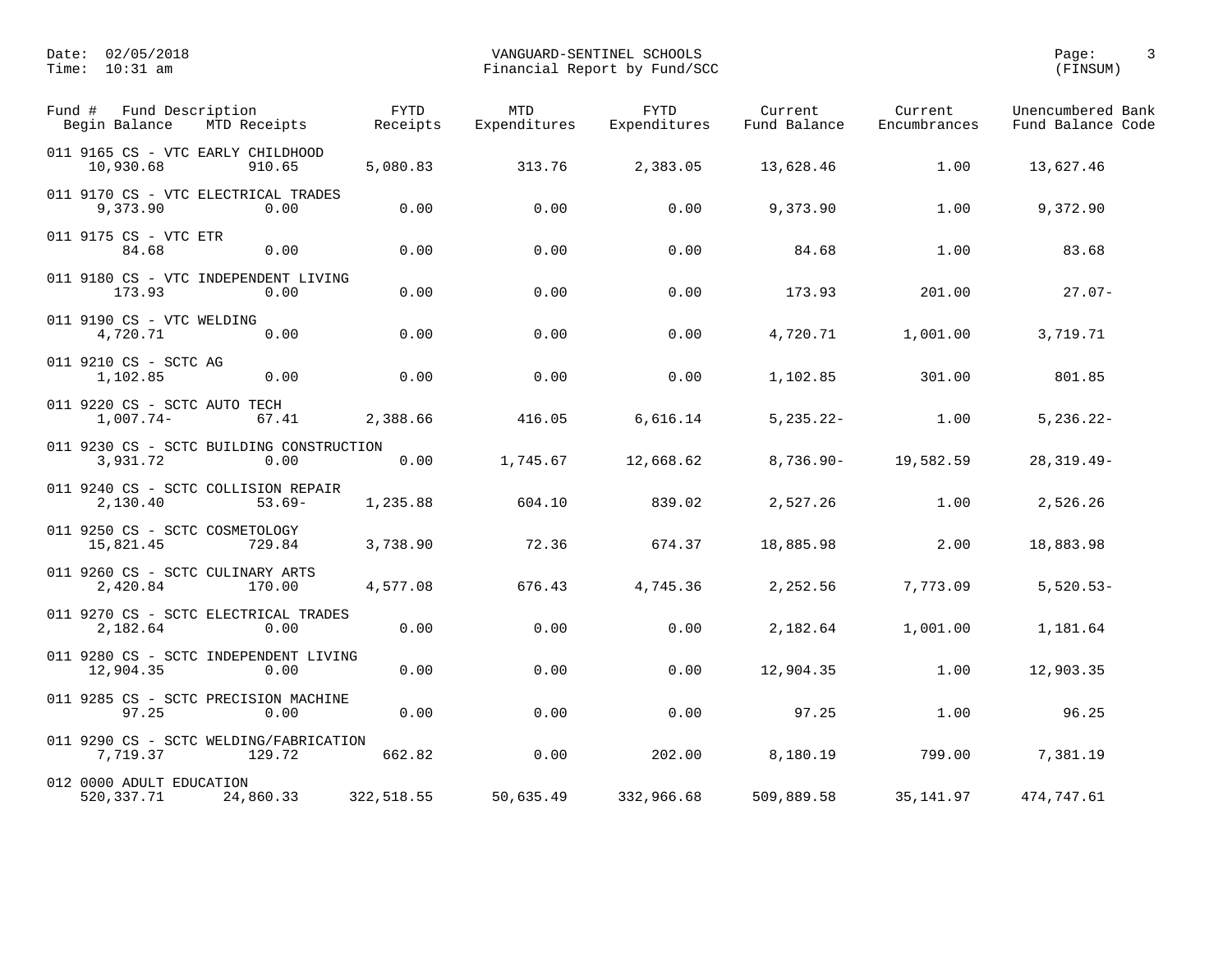| Fund Description<br>Fund #<br>Begin Balance<br>MTD Receipts  | <b>FYTD</b><br>Receipts | <b>MTD</b><br>Expenditures | <b>FYTD</b><br>Expenditures | Current<br>Fund Balance | Current<br>Encumbrances | Unencumbered Bank<br>Fund Balance Code |
|--------------------------------------------------------------|-------------------------|----------------------------|-----------------------------|-------------------------|-------------------------|----------------------------------------|
| 018 0000 VCC- PUBLIC SCHOOL SUPPORT<br>13,633.64             | 0.00<br>1,857.30        | 0.00                       | 9,184.75                    | 6,306.19                | 650.00                  | 5,656.19                               |
| 018 9000 YOUTH CLUB SUPPORT FUND<br>16,355.55<br>325.75      | 789.39                  | 0.00                       | 6,934.96                    | 10,209.98               | 0.00                    | 10,209.98                              |
| 018 9001 VTC DRUG FREE CLUBS OF AMERICA<br>0.00              | 15.00<br>2,140.00       | 0.00                       | 0.00                        | 2,140.00                | 2,730.00                | $590.00 -$                             |
| 018 9002 SCC - PUBLIC SCHOOL SUPPORT<br>2,504.25<br>1,796.50 | 3,201.50                | 462.00                     | 2,321.62                    | 3,384.13                | 120.00                  | 3,264.13                               |
| 018 9003 SCTC DRUG FREE CLUBS OF AMERICA<br>0.00             | 15.00<br>5,915.00       | 95.00                      | 520.87                      | 5,394.13                | 5,329.13                | 65.00                                  |
| 022 9015 PELL GRANT<br>0.00                                  | 0.00<br>0.00            | 0.00                       | 0.00                        | 0.00                    | 0.00                    | 0.00                                   |
| 022 9016 PELL GRANT<br>0.00                                  | 0.00<br>0.00            | 0.00                       | 0.00                        | 0.00                    | 0.00                    | 0.00                                   |
| 022 9017 PELL GRANT<br>0.00                                  | 0.00<br>0.00            | 0.00                       | 0.00                        | 0.00                    | 0.00                    | 0.00                                   |
| 022 9018 PELL GRANT<br>0.00<br>26,640.00                     | 74,374.00               | 26,640.00                  | 74,374.00                   | 0.00                    | 39, 372. 75             | $39,372.75-$                           |
| 034 0000 OSFC MAINTENANCE FUND<br>2, 171, 975.50             | 0.00<br>0.00            | 7,183.09                   | 44,347.07                   | 2, 127, 628.43          | 15,733.55               | 2, 111, 894.88                         |
| 200 9101 COLLISION REPAIR - VANGUARD<br>376.64<br>100.00     | 235.00                  | 0.00                       | 0.00                        | 611.64                  | 0.00                    | 611.64                                 |
| 200 9102 AUTO TECH - VANGUARD<br>35.01                       | 24.13<br>0.00           | 0.00                       | 0.00                        | 59.14                   | 0.00                    | 59.14                                  |
| 200 9103 BPA - VANGUARD<br>748.36                            | 0.00<br>400.00          | 0.00                       | 387.00                      | 761.36                  | 0.00                    | 761.36                                 |
| 200 9104 INDEPENDENT LIVING - VANGUARD<br>1,453.40           | 0.00<br>2,035.23        | 624.23                     | 1,385.23                    | 2,103.40                | 64.00                   | 2,039.40                               |
| 200 9105 BUILDING TRADES - (INACTIVE)<br>0.00                | 0.00<br>0.00            | 0.00                       | 0.00                        | 0.00                    | 0.00                    | 0.00                                   |
| 200 9106 CBI-VANGUARD<br>2,944.72                            | 40.00<br>0.00           | 0.00                       | 165.00                      | 2,819.72                | 0.00                    | 2,819.72                               |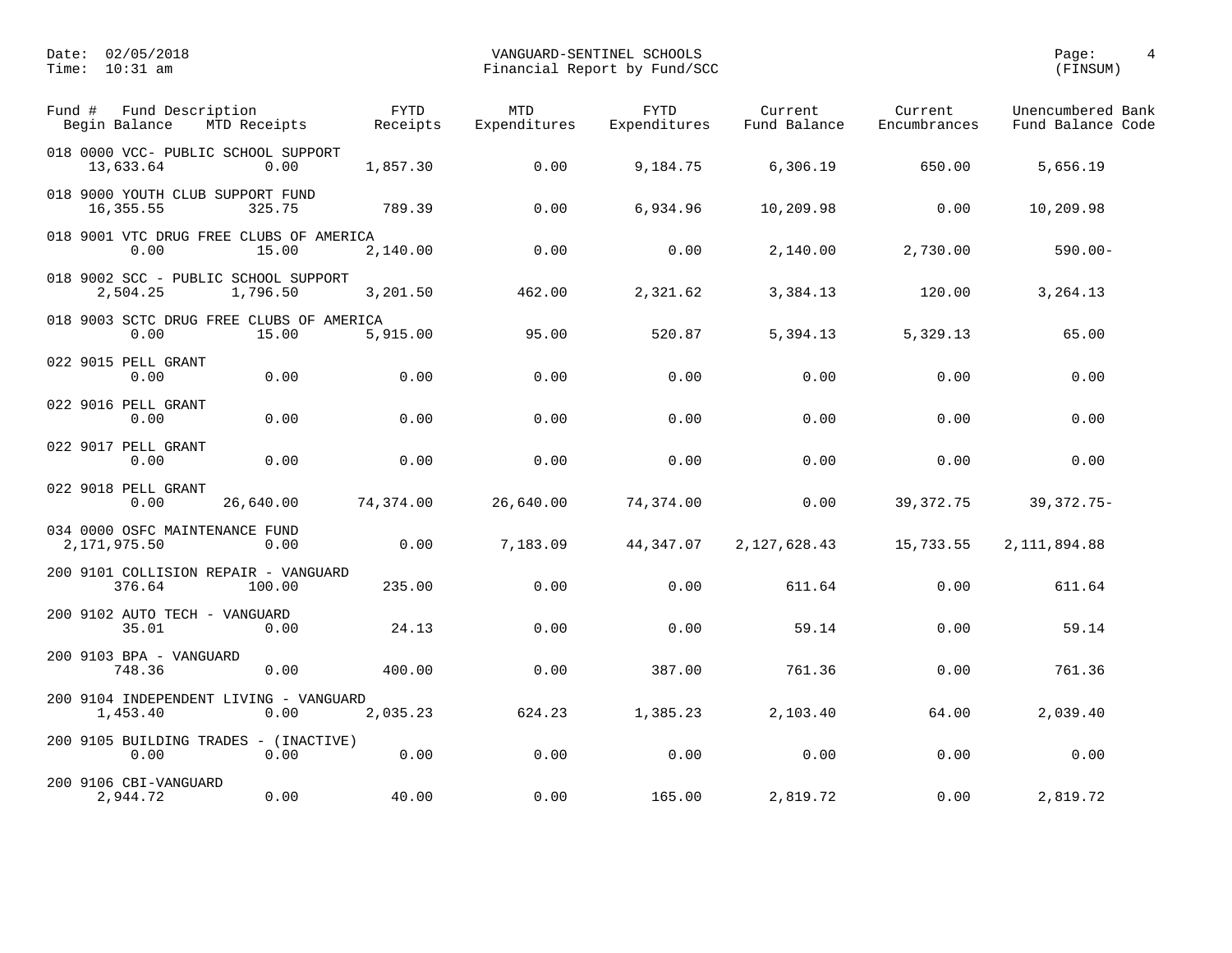| Fund #<br>Fund Description<br>Begin Balance<br>MTD Receipts | <b>FYTD</b><br>Receipts | <b>MTD</b><br>Expenditures | <b>FYTD</b><br>Expenditures | Current<br>Fund Balance | Current<br>Encumbrances | Unencumbered Bank<br>Fund Balance Code |
|-------------------------------------------------------------|-------------------------|----------------------------|-----------------------------|-------------------------|-------------------------|----------------------------------------|
| 200 9107 DESIGN ENGINEERING-VANGUARD<br>782.89<br>0.00      | 60.00                   | 0.00                       | 204.00                      | 638.89                  | 0.00                    | 638.89                                 |
| 200 9108 COMMUNITY DONATIONS (INACTIVE)<br>0.00<br>0.00     | 0.00                    | 0.00                       | 0.00                        | 0.00                    | 0.00                    | 0.00                                   |
| 200 9109 COSMETOLOGY - VANGUARD<br>1,359.11<br>0.00         | 1,000.00                | 0.00                       | 1,020.00                    | 1,339.11                | 0.00                    | 1,339.11                               |
| 200 9110 CULINARY ARTS - VANGUARD<br>8,956.34<br>72.25      | 575.69                  | 0.00                       | 177.76                      | 9,354.27                | 0.00                    | 9,354.27                               |
| 200 9111 DECA - VANGUARD<br>773.43<br>114.00                | 8,756.30                | 665.24                     | 6,677.86                    | 2,851.87                | 549.00                  | 2,302.87                               |
| 200 9112 CORNER STORE - VANGUARD<br>1,217.61<br>0.00        | $247.56-$               | 65.80                      | 854.27                      | 115.78                  | 50.00                   | 65.78                                  |
| 200 9113 EARLY CHILDHOOD - VANGUARD<br>103.06<br>0.00       | 0.00                    | 0.00                       | 103.06                      | 0.00                    | 0.00                    | 0.00                                   |
| 200 9114 ELECTRICAL TRADES - VANGUARD<br>0.00<br>557.93     | 70.00                   | 0.00                       | 46.94                       | 580.99                  | 0.00                    | 580.99                                 |
| 200 9115 FFA (INACTIVE)<br>0.00<br>0.00                     | 0.00                    | 0.00                       | 0.00                        | 0.00                    | 0.00                    | 0.00                                   |
| 200 9116 MASONRY - INACTIVE<br>0.00<br>0.00                 | 0.00                    | 0.00                       | 0.00                        | 0.00                    | 0.00                    | 0.00                                   |
| 200 9117 MEDICAL AIDE - INACTIVE<br>0.00<br>0.00            | 0.00                    | 0.00                       | 0.00                        | 0.00                    | 0.00                    | 0.00                                   |
| 200 9118 SKILLS USA REGIONAL - (INACTIVE)<br>0.00<br>0.00   | 0.00                    | 0.00                       | 0.00                        | 0.00                    | 0.00                    | 0.00                                   |
| 200 9119 SKILLS USA - VANGUARD<br>12,029.43<br>125.00       | 12,107.10               | 994.54                     | 13,583.25                   | 10,553.28               | 3,840.00                | 6,713.28                               |
| 200 9121 WELDING - VANGUARD<br>855.51<br>1,000.00           | 1,020.00                | 0.00                       | 250.00                      | 1,625.51                | 0.00                    | 1,625.51                               |
| 200 9201 AUTO TECH - SENTINEL<br>305.90<br>0.00             | 100.46                  | 0.00                       | 45.73                       | 360.63                  | 0.00                    | 360.63                                 |
| 200 9202 BPA - SENTINEL<br>0.00<br>0.00                     | 150.00                  | 0.00                       | 208.00                      | $58.00 -$               | 0.00                    | $58.00 -$                              |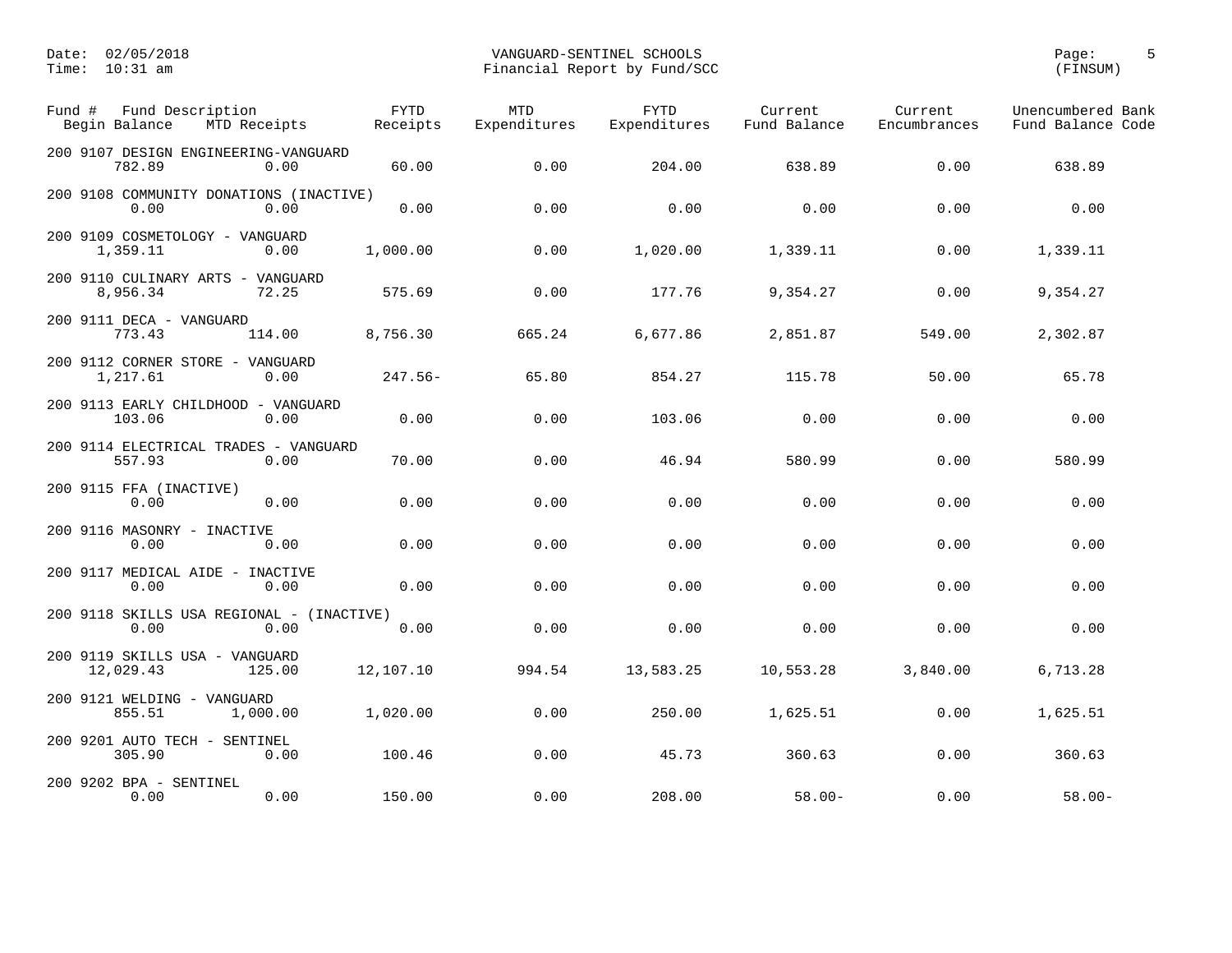| Fund # | Fund Description<br>Begin Balance<br>MTD Receipts    |          | <b>FYTD</b><br>Receipts | <b>MTD</b><br>Expenditures | <b>FYTD</b><br>Expenditures | Current<br>Fund Balance | Current<br>Encumbrances | Unencumbered Bank<br>Fund Balance Code |
|--------|------------------------------------------------------|----------|-------------------------|----------------------------|-----------------------------|-------------------------|-------------------------|----------------------------------------|
|        | 200 9203 BUILDING CONSTRUCTION - SENTINEL<br>20.00   | 0.00     | 128.00                  | 0.00                       | 0.00                        | 148.00                  | 0.00                    | 148.00                                 |
|        | 200 9205 CAREERS IN EDUCATION - SENTINEL<br>2,605.34 | 0.00     | 581.18                  | 0.00                       | 80.00                       | 3,106.52                | 0.00                    | 3,106.52                               |
|        | 200 9206 DIGITAL TECHNOLOGIES - SENTINEL<br>0.00     | 0.00     | 0.00                    | 0.00                       | 0.00                        | 0.00                    | 0.00                    | 0.00                                   |
|        | 200 9207 COLLISION REPAIR - SENTINEL<br>173.50       | 0.00     | 0.00                    | 0.00                       | 141.04                      | 32.46                   | 0.00                    | 32.46                                  |
|        | 200 9209 ELECTRICAL TRADES - SENTINEL<br>520.53      | 0.00     | 0.00                    | 0.00                       | 444.45                      | 76.08                   | 0.00                    | 76.08                                  |
|        | 200 9210 FFA - SENTINEL<br>$2,812.11-$               | 5,422.69 | 36,452.44               | 21.75                      | 29,919.32                   | 3,721.01                | 7,626.71                | $3,905.70 -$                           |
|        | 200 9211 CULINARY ARTS - SENTINEL<br>4,831.02        | 108.59   | 1,366.59                | 437.47                     | 1,532.21                    | 4,665.40                | 6, 310.21               | $1,644.81-$                            |
|        | 200 9212 INDEPENDENT LIVING-SENTINEL<br>2,304.05     | 0.00     | $50.00 -$               | 0.00                       | 139.74                      | 2, 114.31               | 0.00                    | 2, 114.31                              |
|        | 200 9214 PRECISION MACHINE - SENTINEL<br>391.53      | 0.00     | 20.00                   | 70.00                      | 70.00                       | 341.53                  | 0.00                    | 341.53                                 |
|        | 200 9215 PUBLIC SAFETY - SENTINEL<br>1,670.90        | 50.00    | 281.50                  | 0.00                       | 142.88                      | 1,809.52                | 102.85                  | 1,706.67                               |
|        | 200 9216 SKILLS USA - SENTINEL<br>3,771.17           | 1,058.25 | 24,830.16               | 1,462.66                   | 17,859.37                   | 10,741.96               | 11,060.70               | $318.74-$                              |
|        | 200 9217 STUDENT COUNCIL - SENTINEL<br>24.45         | 0.00     | 0.00                    | 0.00                       | 0.00                        | 24.45                   | 0.00                    | 24.45                                  |
|        | 200 9218 WELDING - SENTINEL<br>1,856.00              | 406.78   | 808.33                  | 600.00                     | 714.72                      | 1,949.61                | 0.00                    | 1,949.61                               |
|        | 451 9015 NETWORK CONNECTIVITY<br>0.00                | 0.00     | 0.00                    | 0.00                       | 0.00                        | 0.00                    | 0.00                    | 0.00                                   |
|        | 451 9016 NETWORK CONNECTIVITY<br>0.00                | 0.00     | 0.00                    | 0.00                       | 0.00                        | 0.00                    | 0.00                    | 0.00                                   |
|        | 451 9017 NETWORK CONNECTIVITY<br>0.00                | 0.00     | 0.00                    | 0.00                       | 0.00                        | 0.00                    | 0.00                    | 0.00                                   |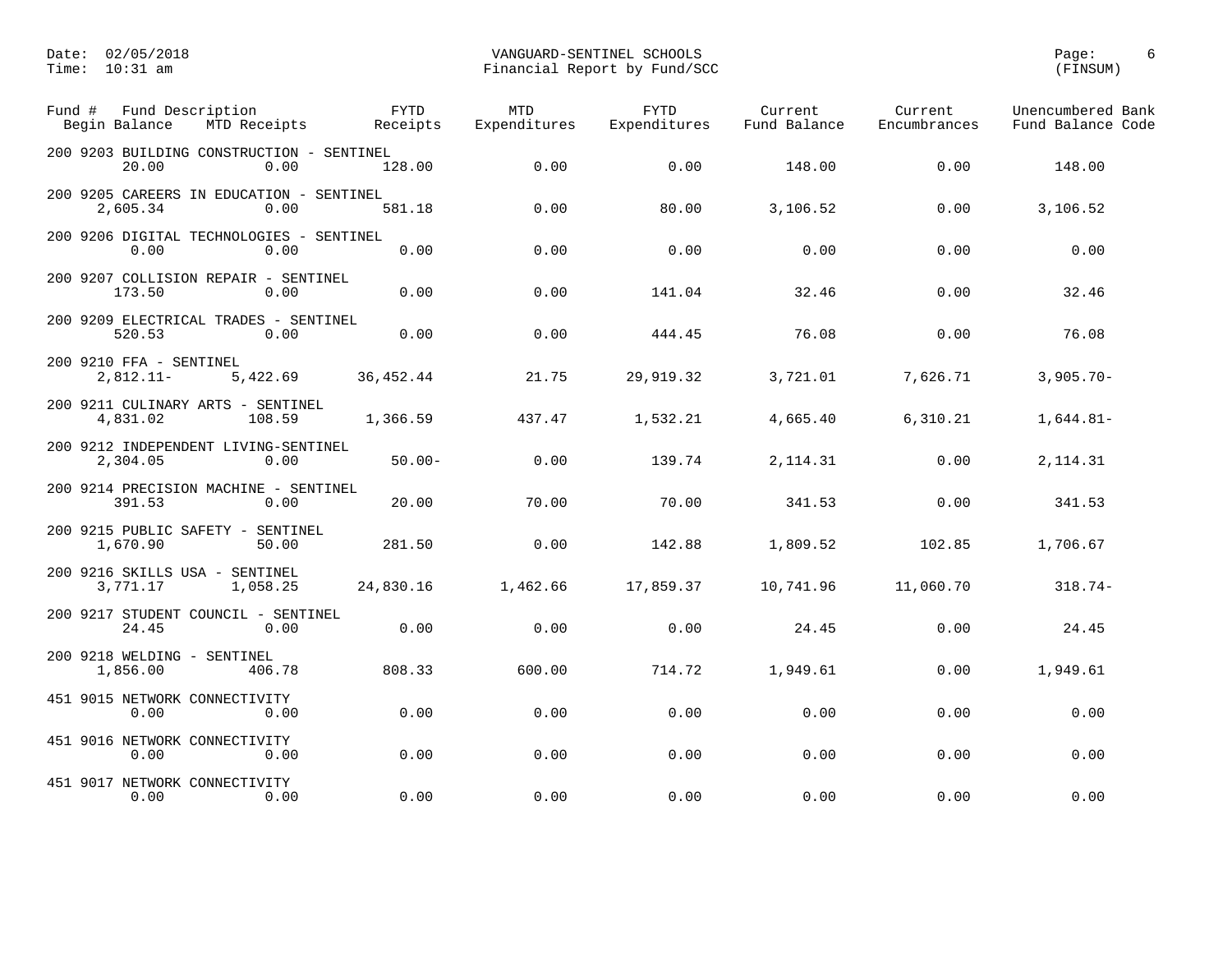| Fund # | Fund Description<br>Begin Balance<br>MTD Receipts              |      | <b>FYTD</b><br>Receipts | <b>MTD</b><br>Expenditures | <b>FYTD</b><br>Expenditures | Current<br>Fund Balance | Current<br>Encumbrances | Unencumbered Bank<br>Fund Balance Code |
|--------|----------------------------------------------------------------|------|-------------------------|----------------------------|-----------------------------|-------------------------|-------------------------|----------------------------------------|
|        | 451 9018 NETWORK CONNECTIVITY<br>0.00                          | 0.00 | 2,700.00                | 2,700.00                   | 2,700.00                    | 0.00                    | 2,700.00                | $2,700.00-$                            |
|        | 466 9017 STRAIGHT A FUND<br>44, 341.51-                        | 0.00 | 307,738.08              | 0.00                       | 263, 396.57                 | 0.00                    | 0.00                    | 0.00                                   |
|        | 501 9011 ADULT BASIC LITERACY EDUCATION (ABLE)<br>0.00         | 0.00 | 0.00                    | 0.00                       | 0.00                        | 0.00                    | 0.00                    | 0.00                                   |
|        | 501 9012 ADULT BASIC LITERACY EDUCATION (ABLE)<br>0.00         | 0.00 | 0.00                    | 0.00                       | 0.00                        | 0.00                    | 0.00                    | 0.00                                   |
|        | 501 9013 ADULT BASIC LITERACY EDUCATION (ABLE)<br>0.00         | 0.00 | 0.00                    | 0.00                       | 0.00                        | 0.00                    | 0.00                    | 0.00                                   |
|        | 501 9014 ADULT BASIC LITERACY EDUCATION (ABLE)<br>0.00         | 0.00 | 0.00                    | 0.00                       | 0.00                        | 0.00                    | 0.00                    | 0.00                                   |
|        | 501 9015 ADULT BASIC LITERACY EDUCATION (ABLE)<br>0.00         | 0.00 | 0.00                    | 0.00                       | 0.00                        | 0.00                    | 0.00                    | 0.00                                   |
|        | 501 9016 ADULT BASIC LITERACY EDUCATION (ABLE)<br>0.00         | 0.00 | 0.00                    | 0.00                       | 0.00                        | 0.00                    | 0.00                    | 0.00                                   |
|        | 501 9017 ABLE GRANT 2016-17<br>17,555.39                       | 0.00 | 15,727.67               | 0.00                       | 33,283.06                   | 0.00                    | 0.00                    | 0.00                                   |
|        | 501 9018 ABLE GRANT 2017-18<br>0.00                            | 0.00 | 104,911.18              | 15, 197.63                 | 108,062.94                  | $3,151.76-$             | 1,741.29                | $4,893.05-$                            |
|        | 501 9115 ABLE-CIVICS<br>0.00                                   | 0.00 | 0.00                    | 0.00                       | 0.00                        | 0.00                    | 0.00                    | 0.00                                   |
|        | 501 9116 ABLE-CIVICS<br>0.00                                   | 0.00 | 0.00                    | 0.00                       | 0.00                        | 0.00                    | 0.00                    | 0.00                                   |
|        | 501 9117 ABLE-CIVICS<br>0.00                                   | 0.00 | 0.00                    | 0.00                       | 0.00                        | 0.00                    | 0.00                    | 0.00                                   |
|        | 524 9011 VOCATIONAL EDUCATION PLANNING DISTRICT (VEPD)<br>0.00 | 0.00 | 0.00                    | 0.00                       | 0.00                        | 0.00                    | 0.00                    | 0.00                                   |
|        | 524 9012 VOCATIONAL EDUCATION PLANNING DISTRICT (VEPD)<br>0.00 | 0.00 | 0.00                    | 0.00                       | 0.00                        | 0.00                    | 0.00                    | 0.00                                   |
|        | 524 9013 VOCATIONAL EDUCATION PLANNING DISTRICT (VEPD)<br>0.00 | 0.00 | 0.00                    | 0.00                       | 0.00                        | 0.00                    | 0.00                    | 0.00                                   |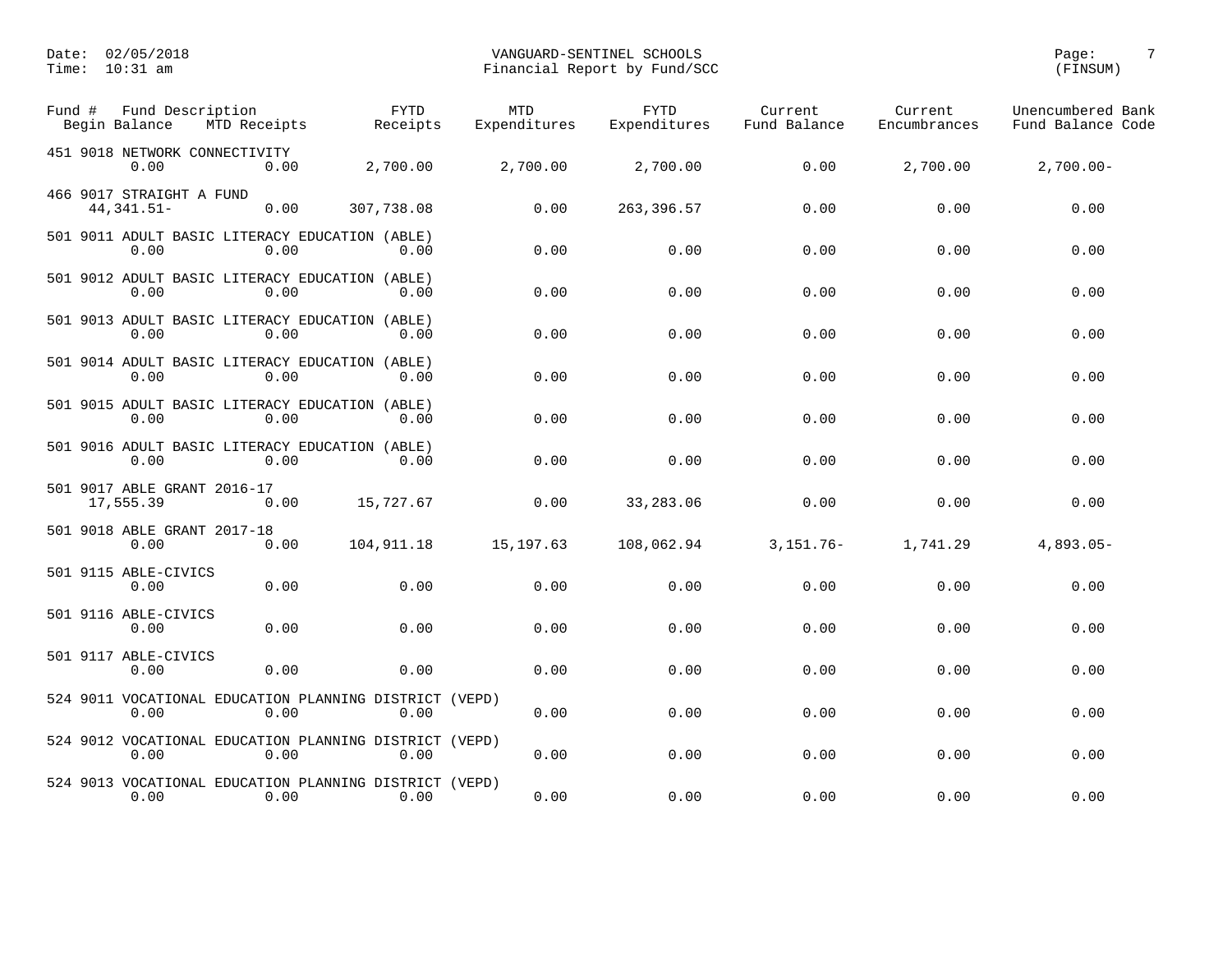| Fund Description<br>Fund #<br>Begin Balance | MTD Receipts                                                   | FYTD<br>Receipts | MTD<br>Expenditures | <b>FYTD</b><br>Expenditures  | Current<br>Fund Balance | Current<br>Encumbrances | Unencumbered Bank<br>Fund Balance Code |
|---------------------------------------------|----------------------------------------------------------------|------------------|---------------------|------------------------------|-------------------------|-------------------------|----------------------------------------|
| 0.00                                        | 524 9014 VOCATIONAL EDUCATION PLANNING DISTRICT (VEPD)<br>0.00 | 0.00             | 0.00                | 0.00                         | 0.00                    | 0.00                    | 0.00                                   |
| 0.00                                        | 524 9015 VOCATIONAL EDUCATION PLANNING DISTRICT (VEPD)<br>0.00 | 0.00             | 0.00                | 0.00                         | 0.00                    | 0.00                    | 0.00                                   |
| 0.00                                        | 524 9016 VOCATIONAL EDUCATION PLANNING DISTRICT (VEPD)<br>0.00 | 0.00             | 0.00                | 0.00                         | 0.00                    | 0.00                    | 0.00                                   |
| 0.00                                        | 524 9017 VOCATIONAL EDUCATION PLANNING DISTRICT (VEPD)<br>0.00 | 60,740.02        | 0.00                | 60,740.02                    | 0.00                    | 0.00                    | 0.00                                   |
| 0.00                                        | 524 9018 VOCATIONAL EDUCATION PLANNING DISTRICT (VEPD)<br>0.00 | 140,963.64       | 27,397.24           | 152,542.47                   | 11,578.83-              | 3,223.22                | $14,802.05-$                           |
| 0.00                                        | 590 9009 IMPROVING TEACHER QUALITY, TITLE II-A<br>0.00         | 0.00             | 0.00                | 0.00                         | 0.00                    | 0.00                    | 0.00                                   |
| 0.00                                        | 590 9015 IMPROVING TEACHER QUALITY, TITLE II-A<br>0.00         | 0.00             | 0.00                | 0.00                         | 0.00                    | 0.00                    | 0.00                                   |
| 0.00                                        | 590 9016 IMPROVING TEACHER QUALITY, TITLE II-A<br>0.00         | 0.00             | 0.00                | 0.00                         | 0.00                    | 0.00                    | 0.00                                   |
| 321.79                                      | 590 9017 IMPROVING TEACHER QUALITY, TITLE II-A<br>0.00         | 3,941.80         | 0.00                | 4,263.59                     | 0.00                    | 0.00                    | 0.00                                   |
| GRAND TOTALS:<br>19,209,699.38              | 1,261,347.80                                                   | 9,506,377.45     |                     | 1,420,391.16   10,104,457.45 | 18,611,619.38           | 1,536,258.95            | 17,075,360.43                          |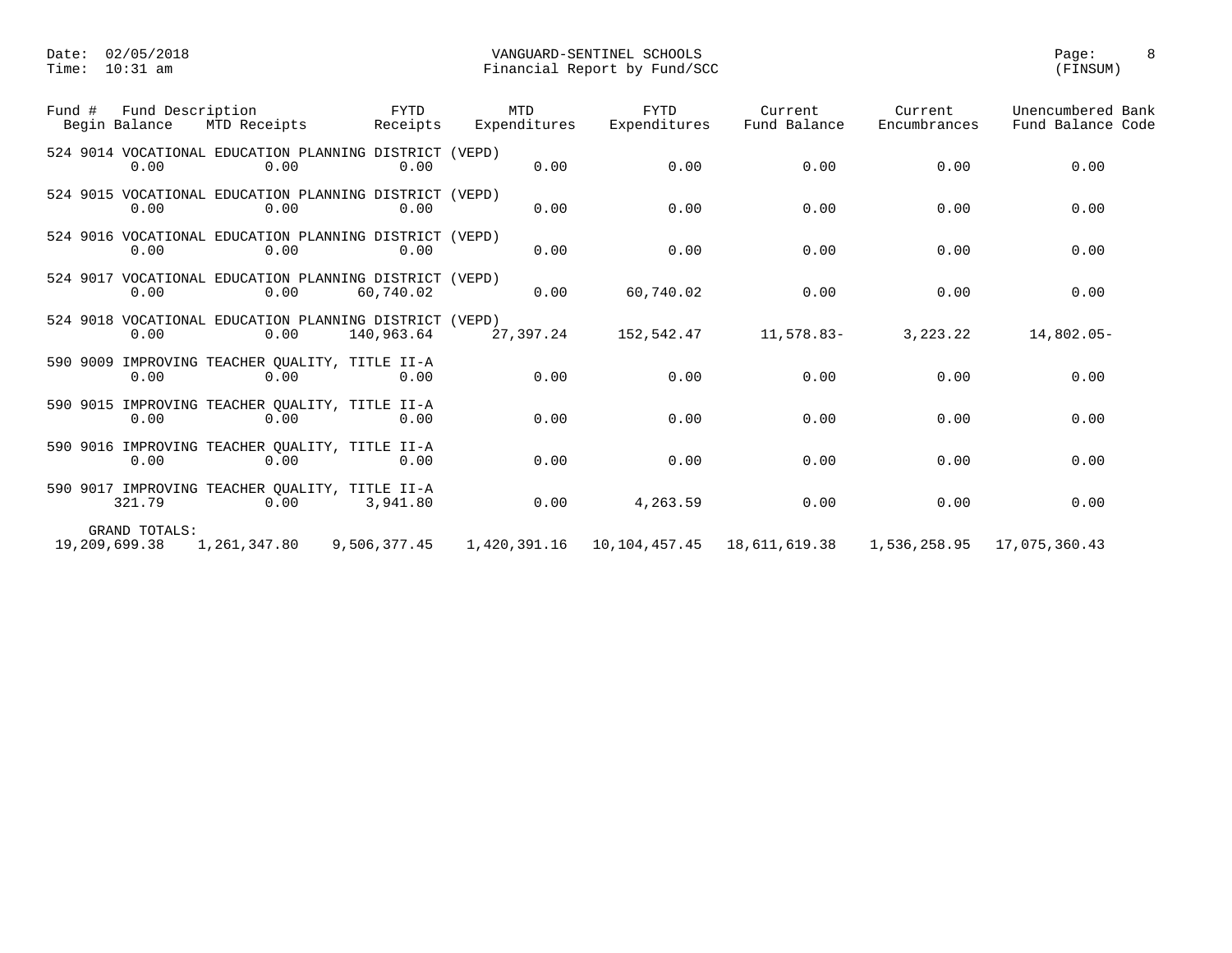# *VANGUARD-SENTINEL CAREER & TECHNOLOGY CENTERS*

**INVESTMENTS January 31, 2018**



| <b>Issue</b> | <b>Maturity</b>               |                                  |                              | <b>Interest</b> |               |                 |
|--------------|-------------------------------|----------------------------------|------------------------------|-----------------|---------------|-----------------|
| Date         | Date                          | <b>Issuer</b>                    | <b>Instrument</b>            | Rate            | <b>Amount</b> |                 |
| 1/31/2018    |                               | 1/31/2018 Northwest Savings Bank | <b>Demand Deposit</b>        | 0.32%           | 13,203.29     |                 |
| 1/31/2018    |                               | 1/31/2018 Tri-State Capital      | <b>Demand Deposit</b>        | 0.00%           | 0.67          |                 |
| 1/31/2018    |                               | 1/31/2018 First American Treas   | <b>Money Market</b>          | 1.22%           | 9,566.88      |                 |
| 1/31/2018    | 1/31/2018 StarOhio            |                                  | Money Market                 | 1.46%           | 2,005,346.34  |                 |
| 1/31/2018    |                               | 1/31/2018 Old Fort Bank          | Money Market                 | 0.30%           | 157,561.76    |                 |
| 1/31/2018    |                               | 1/31/2018 Old Fort Bank          | <b>Demand Deposit</b>        | 0.00%           | 10,600.25     |                 |
| 1/31/2018    |                               | 1/31/2018 Old Fort Bank          | Sweep                        | 0.15%           | 347,975.82    |                 |
|              |                               |                                  | <b>Total Demand Deposits</b> |                 |               | \$2,544,255.01  |
|              |                               | 3/22/2018 JP Morgan Securities   | <b>Com Paper</b>             | 1.51%           | 939,501.71    |                 |
|              |                               | 3/23/2018 BNP Paribas            | <b>Com Paper</b>             | 1.51%           | 939,423.07    |                 |
|              |                               | 3/23/2018 Bank of Tokyo          | <b>Com Paper</b>             | 1.52%           | 746,569.16    |                 |
|              |                               | 4/30/2018 FNMA Bonds             | <b>Agency Bonds</b>          | 1.00%           | 320,000.00    |                 |
| 6/17/2016    |                               | 6/18/2018 Wells Fargo Bank CD    | Marketable CD                | 1.20%           | 248,000.00    |                 |
|              |                               | 6/19/2018 BMW Bank of NA         | Marketable CD                | 1.51%           | 238,402.50    |                 |
|              |                               | 7/24/2018 Bank of Tokyo          | <b>Com Paper</b>             | 1.67%           | 192,601.50    |                 |
|              | 7/24/2018 Natixis NY          |                                  | <b>Com Paper</b>             | 1.66%           | 849,486.50    |                 |
|              |                               | 7/26/2018 US Treasury Bills      | <b>US Treasuries</b>         | 1.60%           | 69,457.06     |                 |
|              | 8/6/2018 ING US               |                                  | <b>Com Paper</b>             | 1.70%           | 508,549.63    |                 |
|              | 9/10/2018 Ally Bank           |                                  | Marketable CD                | 1.65%           | 246,629.50    |                 |
|              |                               | 9/17/2018 Barclays Bank CD       | Marketable CD                | 1.60%           | 247,628.00    |                 |
|              |                               | 10/26/2018 Toyota Motor Credit   | <b>Com Paper</b>             | 2.03%           | 886,667.00    |                 |
|              |                               | 10/29/2018 Firstbank Puerto Rico | Marketable CD                | 1.50%           | 248,000.00    |                 |
|              |                               | 1/30/2019 FNMA Bonds             | <b>Agency Bonds</b>          | 1.10%           | 675,000.00    |                 |
| 3/17/2017    |                               | 3/17/2019 Northwest Savings Bank | CD                           | 1.62%           | 1,027,342.83  |                 |
| 11/16/2017   |                               | 5/16/2019 Morgan Stanley Bank    | Marketable CD                | 1.65%           | 245,000.00    |                 |
| 5/19/2016    |                               | 5/19/2019 Waterford Bank         | CDARS                        | 1.32%           | 515,650.07    |                 |
| 5/26/2016    |                               | 5/26/2019 Waterford Bank         | CDARS                        | 1.32%           | 1,000,000.00  |                 |
|              |                               | 6/28/2019 FNMA Bonds             | <b>Agency Bonds</b>          | 1.25%           | 600,000.00    |                 |
| 7/21/2016    |                               | 7/18/2019 Waterford Bank         | CDARS                        | 1.32%           | 500,000.00    |                 |
|              |                               | 8/26/2019 Capital One Bank       | Marketable CD                | 2.09%           | 247,000.00    |                 |
| 9/29/2016    |                               | 9/26/2019 Waterford Bank         | CDARS                        | 1.26%           | 500,000.00    |                 |
| 6/21/2016    |                               | 4/28/2020 FNMA Bonds             | <b>Agency Bonds</b>          | 1.32%           | 500,000.00    |                 |
| 5/19/2016    |                               | 5/19/2020 FFCB Bonds             | <b>Agency Bonds</b>          | 1.38%           | 499,775.00    |                 |
| 10/25/2017   |                               | 10/25/2019 Whitney Bank          | Marketable CD                | 1.75%           | 247,000.00    |                 |
|              |                               | 7/27/2020 FNMA Bonds             | <b>Agency Bonds</b>          | 1.42%           | 360,000.00    |                 |
|              |                               | 8/26/2020 Capital One Bank       | Marketable CD                | 2.34%           | 246,790.05    |                 |
|              |                               | 8/28/2020 FNMA Bonds             | <b>Agency Bonds</b>          | 1.40%           | 925,000.00    |                 |
|              |                               | 9/18/2020 Synchrony Bank         | Marketable CD                | 2.25%           | 246,468.95    |                 |
| 4/19/2017    |                               | 10/19/2020 FHLB Bonds            | <b>Agency Bonds</b>          | 1.70%           | 500,000.00    |                 |
| 10/25/2017   |                               | 10/26/2020 Discover Bank         | Marketable CD                | 2.00%           | 247,000.00    |                 |
|              |                               | 10/28/2020 FNMA Bonds            | <b>Agency Bonds</b>          | 1.50%           | 380,000.00    |                 |
|              |                               |                                  | <b>Total Securities</b>      |                 |               | \$16,142,942.53 |
|              | <sup>12%</sup> Investment Mix |                                  |                              |                 |               |                 |
|              |                               | Money Market                     | <b>Total Investments</b>     |                 |               | \$18,687,197.54 |
| 26%          |                               | Commerical Paper                 |                              |                 |               |                 |

**Weighted Average Yield** 1.48%

Certificates of Deposit

28%

34%

US Treas & Agencies

**Usbank** Investments under the direction of **RedTree Investment Group**/Held at US Bank  $\boxed{5}$ Investments held at **Fifth Third Securities** Investments purchased through **Multi-Bank Securities/Pershing LLC**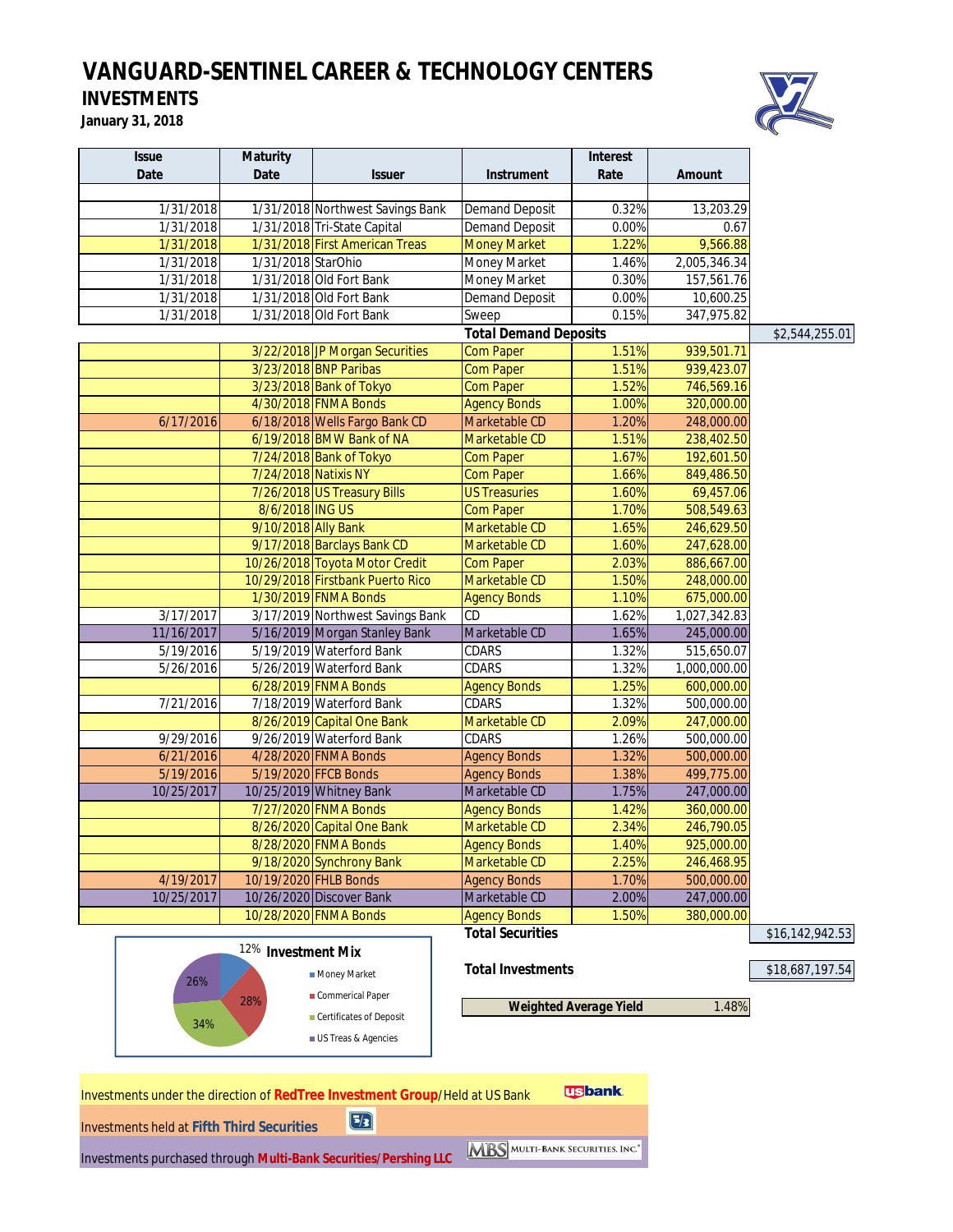# **VANGUARD-SENTINEL CAREER & TECHNOLOGY CENTERS CHECK PAYMENT REGISTER JANUARY, 2018 JANUARY, 2018**

| <b>CHECK</b> | <b>DATE</b> | <b>AMOUNT</b> | <b>VENDOR</b>                       |
|--------------|-------------|---------------|-------------------------------------|
| 43861        | 1/4/2018    | \$232.68      | <b>ALAN BINGER</b>                  |
| 43862        | 1/4/2018    | \$224.42      | <b>ANGELA MORELOCK</b>              |
| 43863        | 1/4/2018    | \$100.42      | <b>CATHERINE THOMAS</b>             |
| 43864        | 1/4/2018    | \$160.50      | <b>CLAYTON FRYE</b>                 |
| 43865        | 1/4/2018    | \$136.96      | <b>DAVID BUENING</b>                |
| 43866        | 1/4/2018    | \$328.49      | <b>GREGORY EDINGER</b>              |
| 43867        | 1/4/2018    | \$69.02       | <b>KELLY A WOOD</b>                 |
| 43868        | 1/4/2018    | \$29.96       | <b>LYNN UHER</b>                    |
| 43869        | 1/4/2018    | \$111.00      | <b>MELISSA NULL</b>                 |
| 43870        | 1/4/2018    | \$111.00      | RASHEL SCHULTZ                      |
| 43871        | 1/4/2018    | \$20.54       | RUSSELL MARKWITH                    |
| 43872        | 1/4/2018    | \$177.23      | <b>VALERIE ZENO</b>                 |
| 43873        | 1/4/2018    | \$141.78      | <b>WAYNE THOMAS</b>                 |
| 43874        | 1/4/2018    | \$111.00      | <b>LYNN UHER</b>                    |
| 43875        | 1/9/2018    | \$1,500.00    | <b>ACTE</b>                         |
| 43876        | 1/9/2018    | \$13,653.55   | AMERICAN ELECTRIC POWER             |
| 43877        | 1/9/2018    | \$173.80      | AQUA OHIO INC                       |
| 43878        | 1/9/2018    | \$2,220.08    | <b>AUTOMOTIVE EQUIPMENT</b>         |
| 43879        | 1/9/2018    | \$5,817.38    | <b>BEAMONT HEATING AND</b>          |
| 43880        | 1/9/2018    | \$680.00      | <b>BENCHMARK PRINTS</b>             |
| 43881        | 1/9/2018    | \$216.65      | <b>BOBBY'S TRUCK AND BUS REPAIR</b> |
| 43882        | 1/9/2018    | \$500.00      | <b>BRADLEY R BORER</b>              |
| 43883        | 1/9/2018    | \$224.70      | <b>BRYAN ZIMMERMAN</b>              |
| 43884        | 1/9/2018    | \$659.24      | <b>BUEHRER GROUP</b>                |
| 43885        | 1/9/2018    | \$27.10       | <b>CULLIGAN OF NORTHERN</b>         |
| 43886        | 1/9/2018    | \$196.00      | <b>D&amp;S DIVERSIFIED</b>          |
| 43887        | 1/9/2018    | \$600.00      | EDUCATIONAL MANAGEMENT              |
| 43888        | 1/9/2018    | \$185.00      | <b>FOSTORIA AREA CHAMBER</b>        |
| 43889        | 1/9/2018    | \$250.00      | <b>FOSTORIA ECONOMIC</b>            |
| 43890        | 1/9/2018    | \$14,873.75   | <b>G &amp; G FITNESS</b>            |
| 43891        | 1/9/2018    | \$9,300.00    | <b>KGS OHIO LLC</b>                 |
| 43892        | 1/9/2018    | \$4,699.70    | LOWE'S COMPANIES INC                |
| 43893        | 1/9/2018    | \$1,945.00    | LYNN PEAVEY COMPANY                 |
| 43894        | 1/9/2018    | \$2,197.93    | MCGRAW HILL SCHOOL                  |
| 43895        | 1/9/2018    | \$3,461.79    | <b>MOHAWK SUPPLY</b>                |
| 43896        | 1/9/2018    | \$267.96      | MSC INDUSTRIAL SUPPLY               |
| 43897        | 1/9/2018    | \$450.00      | NATIONAL REGISTRY OF                |
| 43898        | 1/9/2018    | \$303.76      | NEW RIEGEL LOCAL SCHOOLS            |
| 43899        | 1/9/2018    | \$217.60      | <b>NICKLES BAKERY</b>               |
| 43900        | 1/9/2018    | \$3,195.00    | <b>OSBA</b>                         |
| 43901        | 1/9/2018    | \$160.00      | OTTO AND URBAN                      |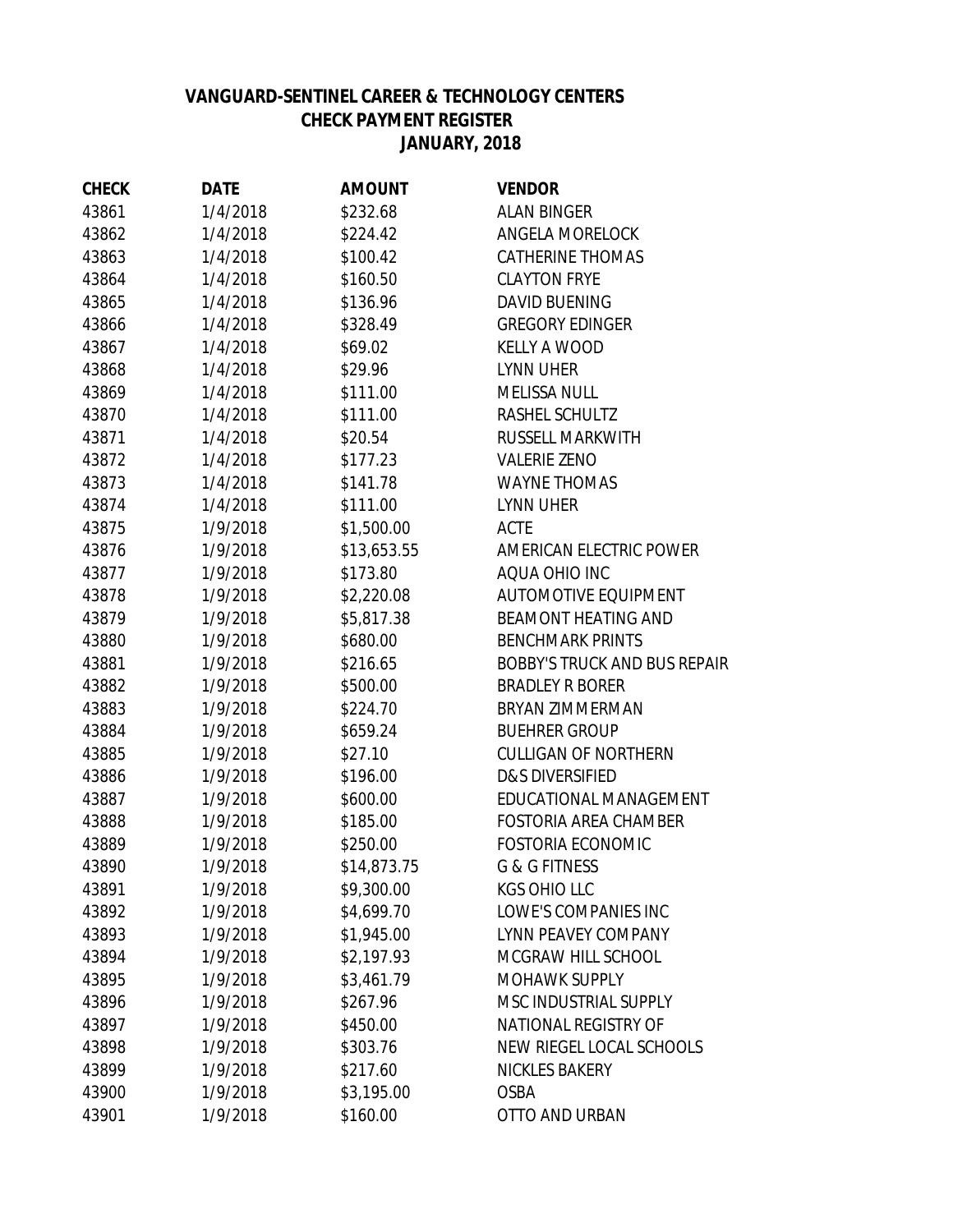| 43902 | 1/9/2018  | \$983.63    | PITNEY BOWES                     |
|-------|-----------|-------------|----------------------------------|
| 43903 | 1/9/2018  | \$740.85    | POWELL COMPANY LTD               |
| 43904 | 1/9/2018  | \$1,389.14  | REPUBLIC SERVICES                |
| 43905 | 1/9/2018  | \$98.79     | SCHOOL SPECIALTY INC             |
| 43906 | 1/9/2018  | \$577.74    | AMAZON.COM                       |
| 43907 | 1/9/2018  | \$352.00    | T & C CONTRACTORS, INC.          |
| 43908 | 1/9/2018  | \$35,603.77 | <b>TELEPHONE &amp; COMPUTER</b>  |
| 43909 | 1/9/2018  | \$3,650.51  | <b>SPECTRUM BUSINESS</b>         |
| 43910 | 1/9/2018  | \$446.72    | <b>TOFT'S DAIRY INC</b>          |
| 43911 | 1/9/2018  | \$923.49    | <b>TPC FOOD SERVICE</b>          |
| 43912 | 1/9/2018  | \$597.39    | TREASURER STATE OF OHIO          |
| 43913 | 1/9/2018  | \$75.00     | UNEW TENT RENTAL                 |
| 43914 | 1/9/2018  | \$6,288.00  | <b>VENZEL COMMUNICATIONS</b>     |
| 43915 | 1/9/2018  | \$960.00    | <b>WARNER MECHANICAL</b>         |
| 43916 | 1/9/2018  | \$2,198.34  | <b>WILHELM AUTO PARTS INC</b>    |
| 43917 | 1/9/2018  | \$3,315.00  | WILLIS & SONS INC                |
| 43918 | 1/11/2018 | \$216.00    | AMERICAN CANCER SOCIETY          |
| 43919 | 1/11/2018 | \$1,354.00  | <b>B&amp;H PHOTO VIDEO</b>       |
| 43920 | 1/11/2018 | \$650.00    | <b>BENCHMARK PRINTS</b>          |
| 43921 | 1/11/2018 | \$356.88    | BURNS IRON AND METAL CO          |
| 43922 | 1/11/2018 | \$35.00     | CHAMBER OF COMMERCE OF           |
| 43923 | 1/11/2018 | \$1,580.80  | CHANNING BETE CO INC             |
| 43924 | 1/11/2018 | \$3,450.00  | <b>COAEMSPINC</b>                |
| 43925 | 1/11/2018 | \$25.00     | <b>FINDLAY PUBLISHING</b>        |
| 43926 | 1/11/2018 | \$385.50    | <b>GLENDALE PARADE STORE LLC</b> |
| 43927 | 1/11/2018 | \$2,302.68  | <b>GORDON FOOD SERVICE</b>       |
| 43928 | 1/11/2018 | \$395.45    | <b>JIST CAREER SOLUTIONS</b>     |
| 43929 | 1/11/2018 | \$682.30    | <b>NEW READERS PRESS</b>         |
| 43930 | 1/11/2018 | \$3,445.08  | OE MEYER CO                      |
| 43931 | 1/11/2018 | \$793.00    | OHIO ACTE                        |
| 43932 | 1/11/2018 | \$200.00    | ORA EDUCATION FOUNDATION         |
| 43933 | 1/11/2018 | \$304.95    | PEARSON EDUCATION                |
| 43934 | 1/11/2018 | \$1,218.55  | PERRY proTECH                    |
| 43935 | 1/11/2018 | \$272.00    | PORT CLINTON AREA                |
| 43936 | 1/11/2018 | \$80.00     | PROMEDICA MEMORIAL HOSPITAL      |
| 43937 | 1/11/2018 | \$1,438.63  | <b>REPUBLIC LUMBER</b>           |
| 43938 | 1/11/2018 | \$750.09    | <b>SCHILLING PROPANE</b>         |
| 43939 | 1/11/2018 | \$4,000.00  | SCHOOL INSURANCE CONSULTANTS L   |
| 43940 | 1/11/2018 | \$500.00    | <b>SKILLS USA OHIO</b>           |
| 43941 | 1/11/2018 | \$21.75     | TIFFIN FARMERS CO-OP             |
| 43942 | 1/11/2018 | \$931.00    | UPPER SANDUSKY EXEMPTED          |
| 43943 | 1/11/2018 | \$462.00    | <b>VIEWPOINT GRAPHICS INC</b>    |
| 43944 | 1/11/2018 | \$1,987.40  | <b>ANDREW BRICKNER</b>           |
| 43945 | 1/11/2018 | \$1,037.55  | <b>BARRETT ZIMMERMAN</b>         |
| 43946 | 1/11/2018 | \$267.76    | ELISSA HEAL                      |
| 43947 | 1/11/2018 | \$570.31    | <b>GAIL BROWNING</b>             |
| 43948 | 1/11/2018 | \$18.78     | <b>JENNIFER REINHART</b>         |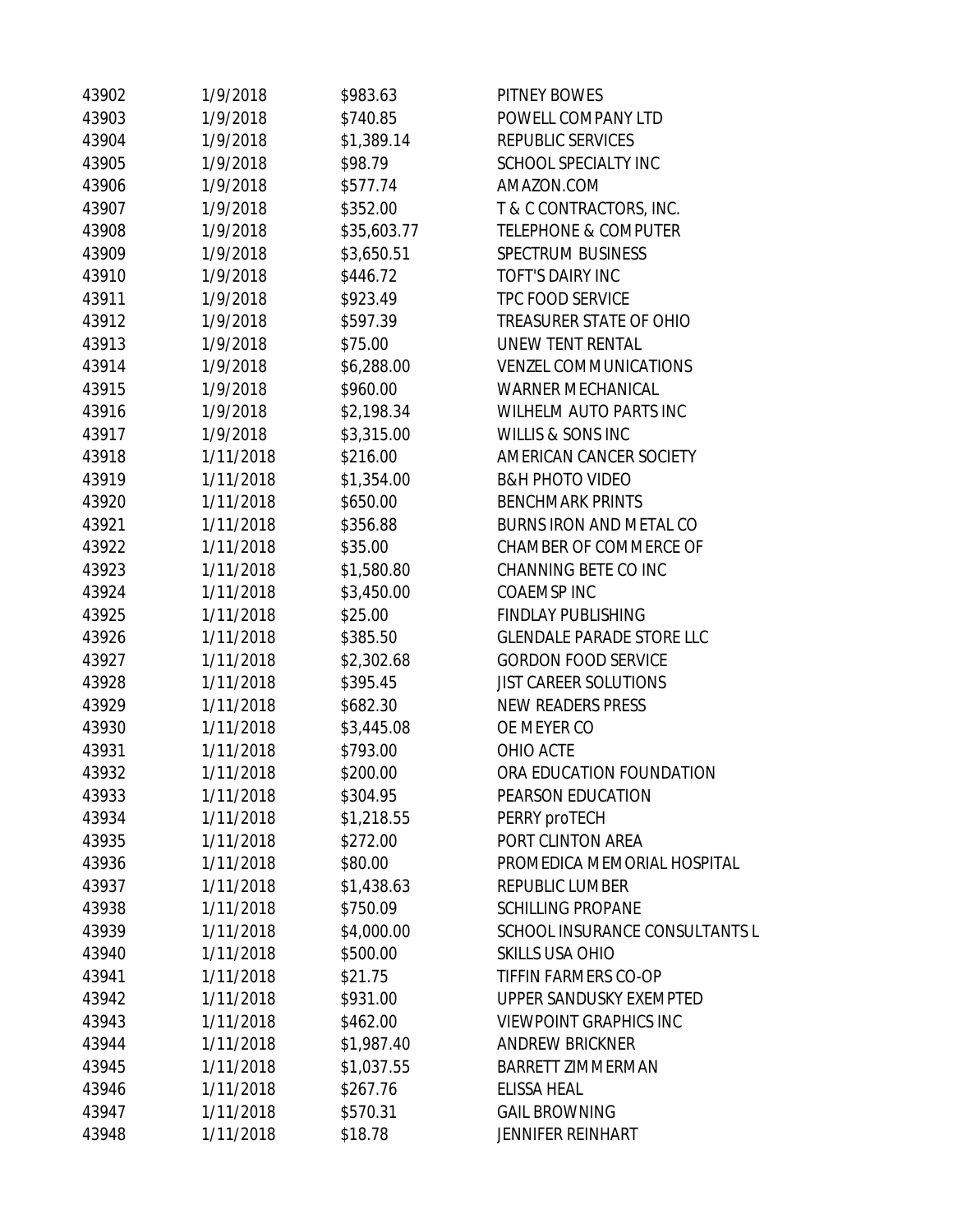| 43949 | 1/11/2018 | \$2.14       | <b>KELLY A WOOD</b>              |
|-------|-----------|--------------|----------------------------------|
| 43950 | 1/11/2018 | \$367.01     | <b>MARY DELONG</b>               |
| 43951 | 1/11/2018 | \$188.85     | <b>THOMAS GERSCHUTZ</b>          |
| 43952 | 1/11/2018 | \$160.55     | <b>VALERIE KARHOFF</b>           |
| 43953 | 1/19/2018 | \$18,795.88  | AMERICAN ELECTRIC POWER          |
| 43954 | 1/19/2018 | \$282.50     | <b>AMERICAN FIRE &amp;</b>       |
| 43955 | 1/19/2018 | \$468.69     | AQUA OHIO INC                    |
| 43956 | 1/19/2018 | \$235.04     | AT&T                             |
| 43957 | 1/19/2018 | \$198.95     | <b>B&amp;H PHOTO VIDEO</b>       |
| 43958 | 1/19/2018 | \$112,984.52 | <b>CLOUSE CONSTRUCTION CORP</b>  |
| 43959 | 1/19/2018 | \$200.00     | <b>D&amp;S DIVERSIFIED</b>       |
| 43960 | 1/19/2018 | \$33.85      | <b>EAI EDUCATION</b>             |
| 43961 | 1/19/2018 | \$75.24      | FIRST COMMUNICATIONS LLC         |
| 43962 | 1/19/2018 | \$1,300.00   | FORT BALL PIZZA PALACE           |
| 43963 | 1/19/2018 | \$1,646.63   | <b>FREMONT UBO</b>               |
| 43964 | 1/19/2018 | \$272.28     | <b>GORDON FOOD SERVICE</b>       |
| 43965 | 1/19/2018 | \$3,098.51   | <b>HALO BRANDED SOLUTIONS</b>    |
| 43966 | 1/19/2018 | \$35.00      | <b>NAPOLI PIZZA INC</b>          |
| 43967 | 1/19/2018 | \$354.00     | NEW HAVEN SUPPLY CO              |
| 43968 | 1/19/2018 | \$591.00     | <b>NYECO GAS</b>                 |
| 43969 | 1/19/2018 | \$175.00     | OASSA                            |
| 43970 | 1/19/2018 | \$5,619.55   | OHIO SCHOOLS                     |
| 43971 | 1/19/2018 | \$13,786.49  | PALADIN PROTECTIVE               |
| 43972 | 1/19/2018 | \$464.00     | PEPPLE & WAGGONER, LTD           |
| 43973 | 1/19/2018 | \$345.00     | S A COMUNALE CO INC              |
| 43974 | 1/19/2018 | \$405.84     | <b>SANDUSKY COUNTY TREASURER</b> |
| 43975 | 1/19/2018 | \$1,177.97   | SIESEL DISTRIBUTING LLC          |
| 43976 | 1/19/2018 | \$1,267.94   | <b>THOMSON WEST</b>              |
| 43977 | 1/19/2018 | \$866.10     | <b>TIFFIN GLASS</b>              |
| 43978 | 1/19/2018 | \$37.47      | <b>VIEWPOINT GRAPHICS INC</b>    |
| 43979 | 1/19/2018 | \$4,815.00   | <b>WILLIS &amp; SONS INC</b>     |
| 43980 | 1/23/2018 | \$2,960.00   | <b>KATRINA SMITH</b>             |
| 43981 | 1/23/2018 | \$2,960.00   | CHRISTINA GILLETTE JOSEPH        |
| 43982 | 1/23/2018 | \$2,960.00   | <b>ALENAH ROCHA</b>              |
| 43983 | 1/23/2018 | \$2,960.00   | <b>TRICIA FLEMING CARROTHERS</b> |
| 43984 | 1/23/2018 | \$2,960.00   | <b>DESTINY CLARK</b>             |
| 43985 | 1/23/2018 | \$2,960.00   | <b>MARANDA DEAN</b>              |
| 43986 | 1/23/2018 | \$2,960.00   | <b>INDIA FISHER</b>              |
| 43987 | 1/23/2018 | \$2,960.00   | <b>FLORA GALLEGOS</b>            |
| 43988 | 1/23/2018 | \$2,960.00   | <b>TRENA ROBINSON</b>            |
| 43989 | 1/23/2018 | \$20.00      | <b>LOGAN SCHATZINGER</b>         |
| 43990 | 1/24/2018 | \$31.50      | TREASURER STATE OF OHIO          |
| 43991 | 1/24/2018 | \$31.50      | TREASURER STATE OF OHIO          |
| 43992 | 1/24/2018 | \$31.50      | TREASURER STATE OF OHIO          |
| 43993 | 1/24/2018 | \$400.00     | <b>VALERIE ZENO</b>              |
| 43994 | 1/25/2018 | \$110.09     | <b>DAVID BUENING</b>             |
| 43995 | 1/25/2018 | \$22.04      | <b>MINDY FICK</b>                |
|       |           |              |                                  |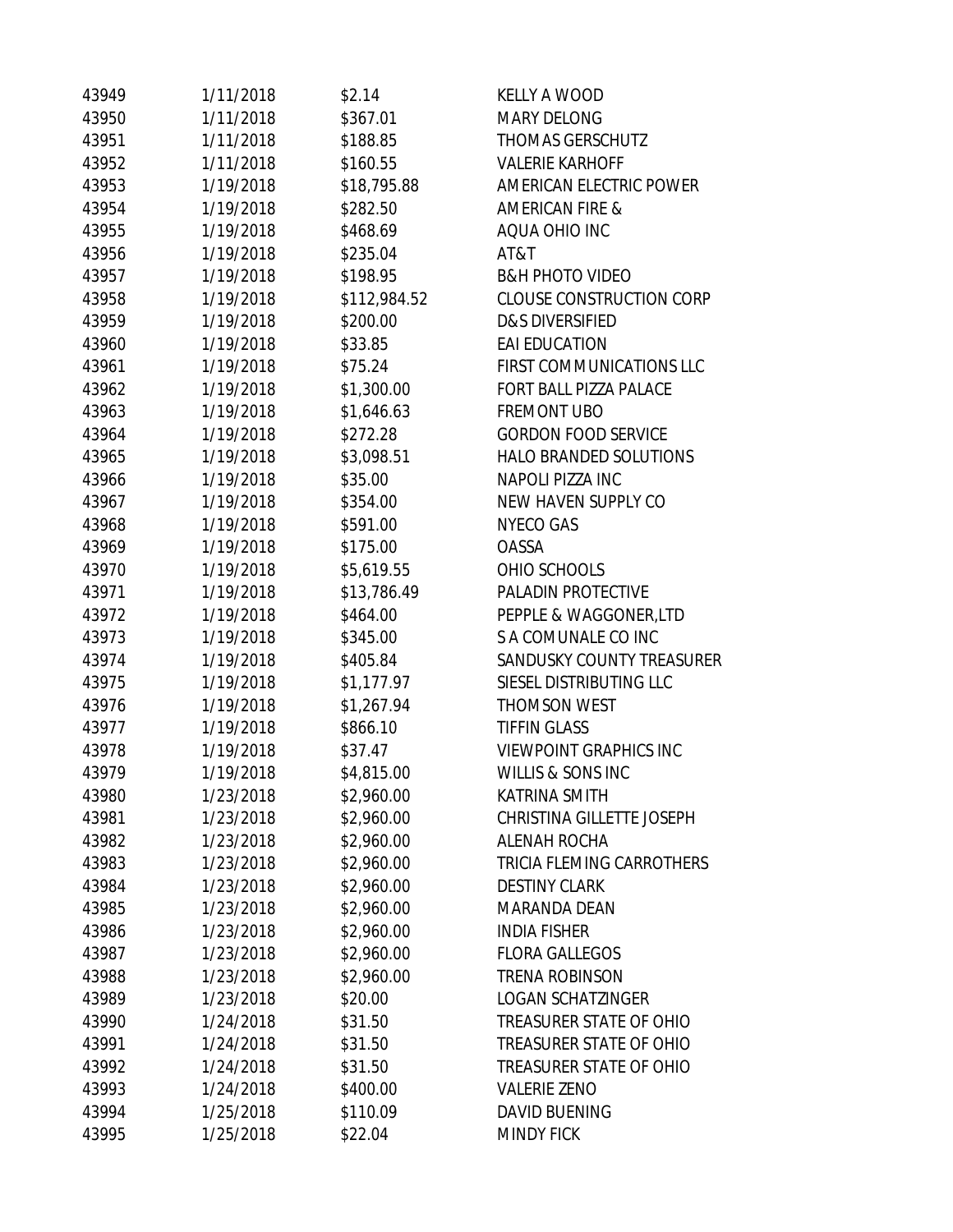| 43996 | 1/25/2018 | \$31.50    | TREASURER STATE OF OHIO             |
|-------|-----------|------------|-------------------------------------|
| 43997 | 1/26/2018 | \$497.76   | 4 IMPRINT INC                       |
| 43998 | 1/26/2018 | \$88.00    | <b>ACT WORKKEYS</b>                 |
| 43999 | 1/26/2018 | \$55.00    | <b>ALLOWAY</b>                      |
| 44000 | 1/26/2018 | \$188.32   | AT&T                                |
| 44001 | 1/26/2018 | \$660.00   | <b>CENGAGE LEARNING</b>             |
| 44002 | 1/26/2018 | \$3,146.06 | <b>COLUMBIA GAS</b>                 |
| 44003 | 1/26/2018 | \$58.89    | <b>CROWN BATTERY MFG CO</b>         |
| 44004 | 1/26/2018 | \$600.00   | EDUCATIONAL MANAGEMENT              |
| 44005 | 1/26/2018 | \$23.60    | <b>FOSTORIA LEARNING CENTER</b>     |
| 44006 | 1/26/2018 | \$548.52   | <b>GORDON FOOD SERVICE</b>          |
| 44007 | 1/26/2018 | \$209.06   | <b>HALO BRANDED SOLUTIONS</b>       |
| 44008 | 1/26/2018 | \$3,500.00 | <b>FUEL EDUCATION LLC</b>           |
| 44009 | 1/26/2018 | \$398.85   | MSC INDUSTRIAL SUPPLY               |
| 44010 | 1/26/2018 | \$170.00   | NORTH CENTRAL OHIO ESC              |
| 44011 | 1/26/2018 | \$284.44   | <b>NYECO GAS</b>                    |
| 44012 | 1/26/2018 | \$250.00   | OACTE/HSE                           |
| 44013 | 1/26/2018 | \$318.00   | OHIO ACTE                           |
| 44014 | 1/26/2018 | \$459.18   | <b>PAINTERS SUPPLY &amp;</b>        |
| 44015 | 1/26/2018 | \$1,076.76 | PEARSON EDUCATION                   |
| 44016 | 1/26/2018 | \$83.60    | <b>PITSCO</b>                       |
| 44017 | 1/26/2018 | \$1,443.11 | PROJECT LEAD THE WAY INC            |
| 44018 | 1/26/2018 | \$64.12    | QUILL CORPORATION                   |
| 44019 | 1/26/2018 | \$620.00   | SANDUSKY CO HEALTH DEPT.            |
| 44020 | 1/26/2018 | \$428.75   | SIESEL DISTRIBUTING LLC             |
| 44021 | 1/26/2018 | \$514.99   | STAPLES ADVANTAGE                   |
| 44022 | 1/26/2018 | \$950.00   | THE SAFETY CREW                     |
| 44023 | 1/26/2018 | \$1,617.42 | TLM GRAPHICS & PRINT SOLUTIONS      |
| 44024 | 1/26/2018 | \$195.63   | <b>TRIMARK SS KEMP</b>              |
| 44025 | 1/26/2018 | \$2,768.02 | <b>ULINE INC</b>                    |
| 44026 | 1/26/2018 | \$738.39   | <b>UPPER SANDUSKY EXEMPTED</b>      |
| 44027 | 1/26/2018 | \$600.00   | <b>VIEWPOINT GRAPHICS INC</b>       |
| 44028 | 1/26/2018 | \$558.00   | <b>WATCON INC</b>                   |
| 44029 | 1/26/2018 | \$3,582.50 | <b>WILLIS &amp; SONS INC</b>        |
| 44030 | 1/31/2018 | \$125.00   | <b>AMERICAN FIRE &amp;</b>          |
| 44031 | 1/31/2018 | \$1,223.00 | <b>BEAMONT HEATING AND</b>          |
| 44032 | 1/31/2018 | \$543.68   | <b>BOBBY'S TRUCK AND BUS REPAIR</b> |
| 44033 | 1/31/2018 | \$359.70   | <b>BRYAN ZIMMERMAN</b>              |
| 44034 | 1/31/2018 | \$148.50   | <b>CENGAGE LEARNING</b>             |
| 44035 | 1/31/2018 | \$83.15    | FROZENCPU.COM INC                   |
| 44036 | 1/31/2018 | \$485.10   | <b>GRAINGER</b>                     |
| 44037 | 1/31/2018 | \$75.00    | <b>INTELITEK INC</b>                |
| 44038 | 1/31/2018 | \$39.79    | <b>KRISTIE THEIS</b>                |
| 44039 | 1/31/2018 | \$1,931.65 | <b>LINDA DANIEL</b>                 |
| 44040 | 1/31/2018 | \$82.51    | MCGRAW HILL SCHOOL                  |
| 44041 | 1/31/2018 | \$1,652.55 | PALADIN PROTECTIVE                  |
| 44042 | 1/31/2018 | \$33.26    | SENECA COUNTY TREASURER             |